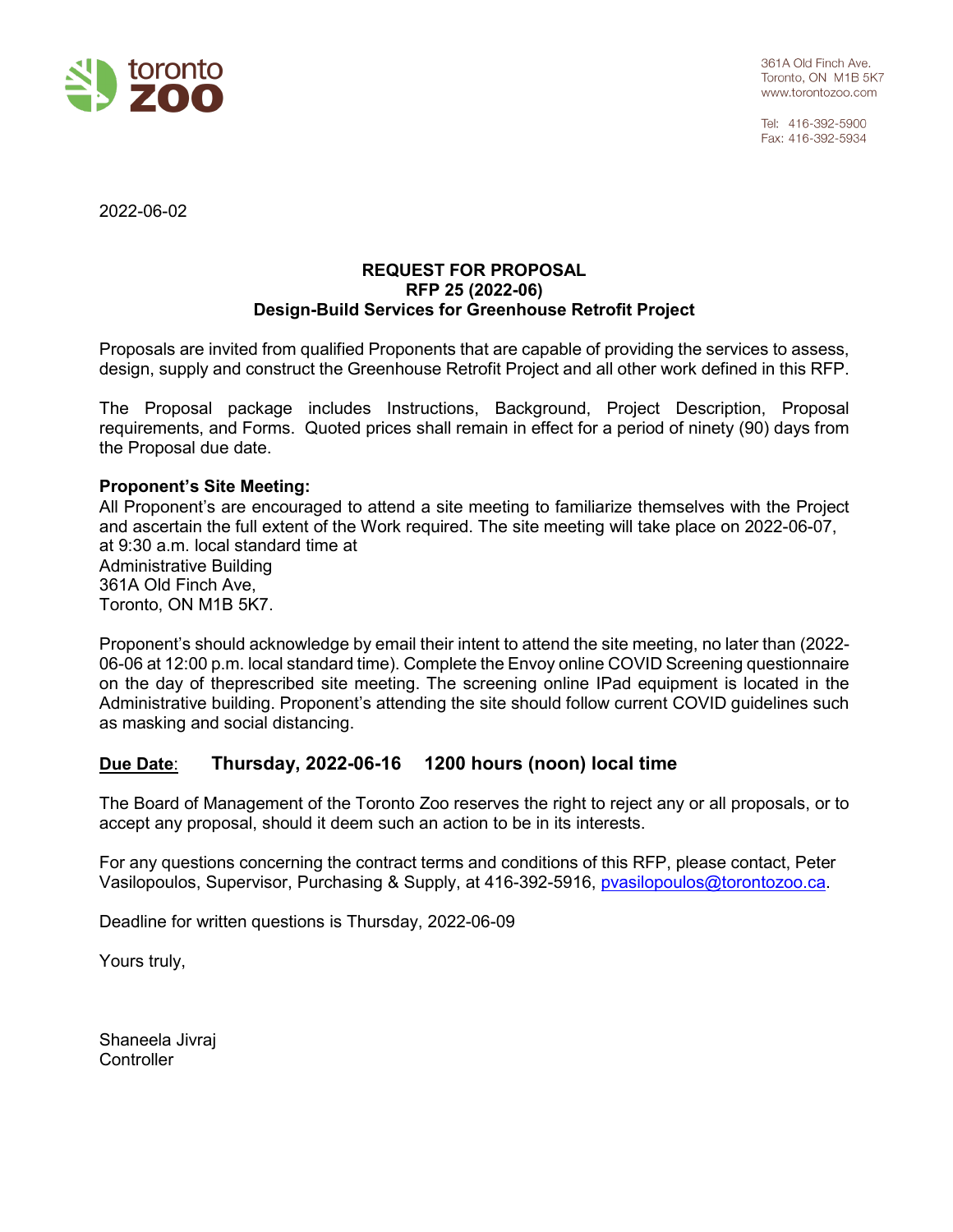# **Table of Contents**

| <b>SECTION</b>      | <b>SECTION DESCRIPTION</b>                           | PAGE (S)        |
|---------------------|------------------------------------------------------|-----------------|
| <b>RFP LETTER</b>   | <b>Invitation Letter</b>                             | 1               |
| <b>T.O.C.</b>       | <b>Table of Contents</b>                             | $\overline{2}$  |
| <b>Instructions</b> | Instructions                                         | 3               |
| 1.0                 | <b>Definitions</b>                                   | 5               |
| 2.0                 | <b>Background and Project Overview</b>               | 6               |
| 3.0                 | Project Description and Scope                        | $\overline{7}$  |
| 4.0                 | Services and Deliverables                            | $\overline{7}$  |
| 5.0                 | <b>Schedule of Events</b>                            | 11              |
| 6.0                 | Fee proposal                                         | 12              |
| 7.0                 | <b>Proposal Submission Format</b>                    | $\overline{13}$ |
| 8.0                 | Proposal Evaluation Criteria                         | 13              |
| 9.0                 | <b>Negotiations and Award</b>                        | 15              |
| 10.0                | Proposal Terms & Provisions                          | 17              |
| 11.0                | Proposal Form                                        | 22              |
|                     | Notice of No Bid                                     | 23              |
|                     | <b>Submission Label</b>                              | 24              |
| <b>Appendix A</b>   | Fee Proposal Form                                    | 26              |
| <b>Appendix B</b>   | <b>List of Sub-Contractors</b>                       | 28              |
| <b>Appendix C</b>   | <b>References</b>                                    | 29              |
| <b>Appendix D</b>   | Accessibility for Ontarians with Disabilities (AODA) | 31              |
| <b>Appendix E</b>   | <b>COVID-19 Proof of Vaccination Requirements</b>    | 32              |
| <b>Drawing</b>      | GN01.01                                              |                 |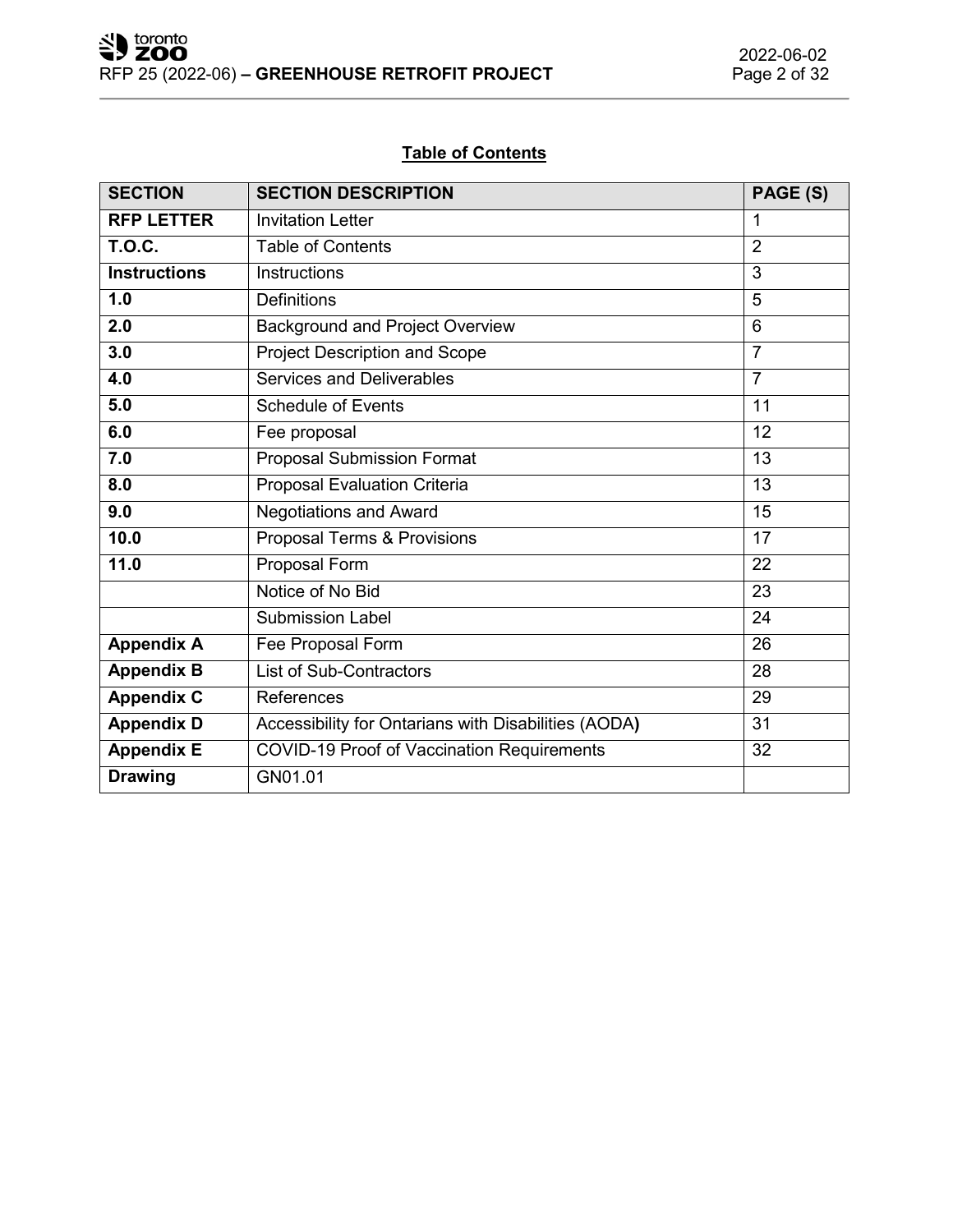## **INSTRUCTIONS**

- 1. Review and complete the RFP requirements and enclosed FORMS and return by due date and time, **Thursday, 2022-06-16, 1200 hours (noon) local time**
- 2. Submission Temporary process In view of the current situation with COVID 19 and to limit personal interaction, on an temporary basis submissions for this Request for Proposal can be submitted

electronically by email in a PDF file, prior to the submission deadline to the following email address

#### [bids@torontozoo.ca](mailto:bids@torontozoo.ca)

and note the following:

- a. Subject of the file to be: RFP# Title of RFP Vendor name.
- b. Amendments to a Proposal may be submitted via the same methods, at any time prior to the Closing Time.
- c. It is the Supplier's sole responsibility to ensure its Bid is received by the Submission Deadline in accordance with the requirements of this RFP. The receipt of Bids can be delayed due to a number of factors including "internet traffic", file transfer size and transmission speed. The Supplier should allow sufficient time to download, complete and upload, as applicable, the submission forms comprising its Bid and any attachments.

A Bid will only be considered to be submitted once it has been received by the Toronto Zoo. The time of such receipt is reflected by the time received stamped by the Toronto Zoo's email application

- 3. The person(s) authorized to sign on behalf of the Proponent and to bind the Proponent to statements made in response to this Request for Proposal must sign the proposal.
- 4. All copies of all pages of the Proposal should be printed in duplex (i.e. on both sides of the pages) where possible and 11 point font.
- 5. All proposals will be irrevocable for a period of ninety (90) days from the date of the proposal deadline.
- 6. Pricing should be in Canadian dollars.
- 7. Quote discounts or quantity price breaks separately on FORMS.

## **8. Joint Venture Bids**

A Supplier may be a private legal entity or any combination of such entities in the form of a joint venture (Joint Venture) under and existing agreement or with the intent to enter into such an agreement as supported by a letter of intent. In the case of a Joint Venture, all members shall be jointly and severally liable for the execution of the entire contract if selected by the Toronto Zoo. The Joint Venture shall nominate a representative who shall have the authority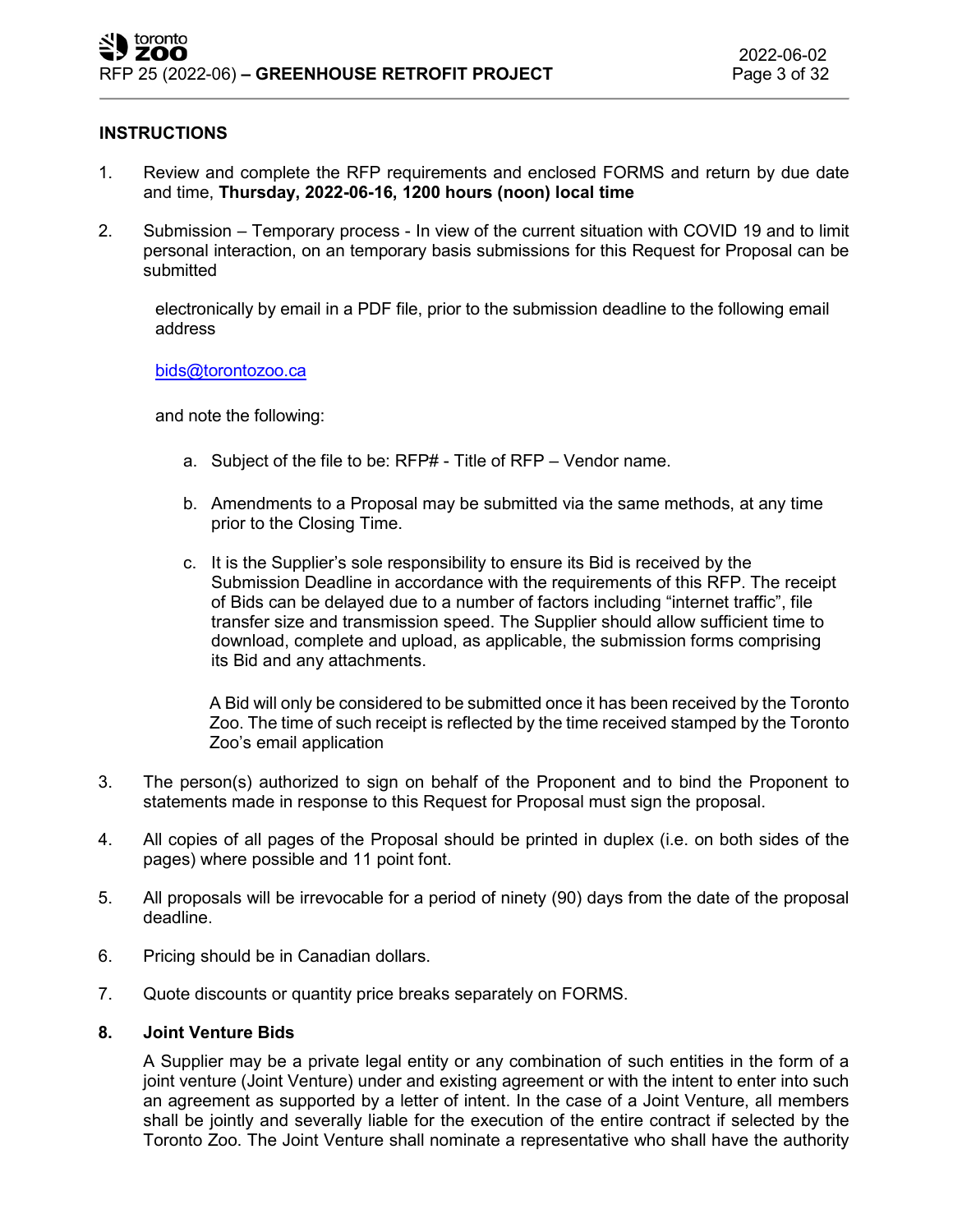to conduct all business on behalf of all members of the Joint Venture during the procurement process and for the execution and performance of any resulting contract.

#### **9. Award**

Where an agreement in principle has been reached, Toronto Zoo will prepare a Form of Contract for execution by the party's containing the mutually acceptable terms of agreement.

Upon fully executing an Agreement the City will provide in writing a notice of Award along with a copy of the executed contract for the Proponents records.

- 10. The Toronto Zoo and the successful Proponent will enter into a services agreement based on the CCDC 14 – 2013 Design-Build Stipulated Price Contract with Supplementary Conditions as required, together which will be provided to the succesful Proponent / Contractor once the project contract has been awarded.
- 11. Provide references of at least three (3) clients for whom your company has performed similar work. References must include client company name, contact name, address and e-mail address

Toronto Zoo, in its sole discretion, may confirm the Proponent's experience and or ability described in its Proposal by checking the Proponent's references. The provision of the references by the Proponent is deemed to be consent to such confirmation/contact with the references.

Toronto Zoo reserves the right to revisit the Proponent's scores in the rated requirements based on information learned during reference checks, should they reveal that there is inconsistency between the Proponent's answers to the rated requirements and the results of the reference checks.

12. For any questions concerning the contract terms and conditions of this RFP, please contact, Peter Vasilopoulos, Supervisor, Purchasing & Supply, at 416-392-5916, [pvasilopoulos@torontozoo.ca.](mailto:pvasilopoulos@torontozoo.ca)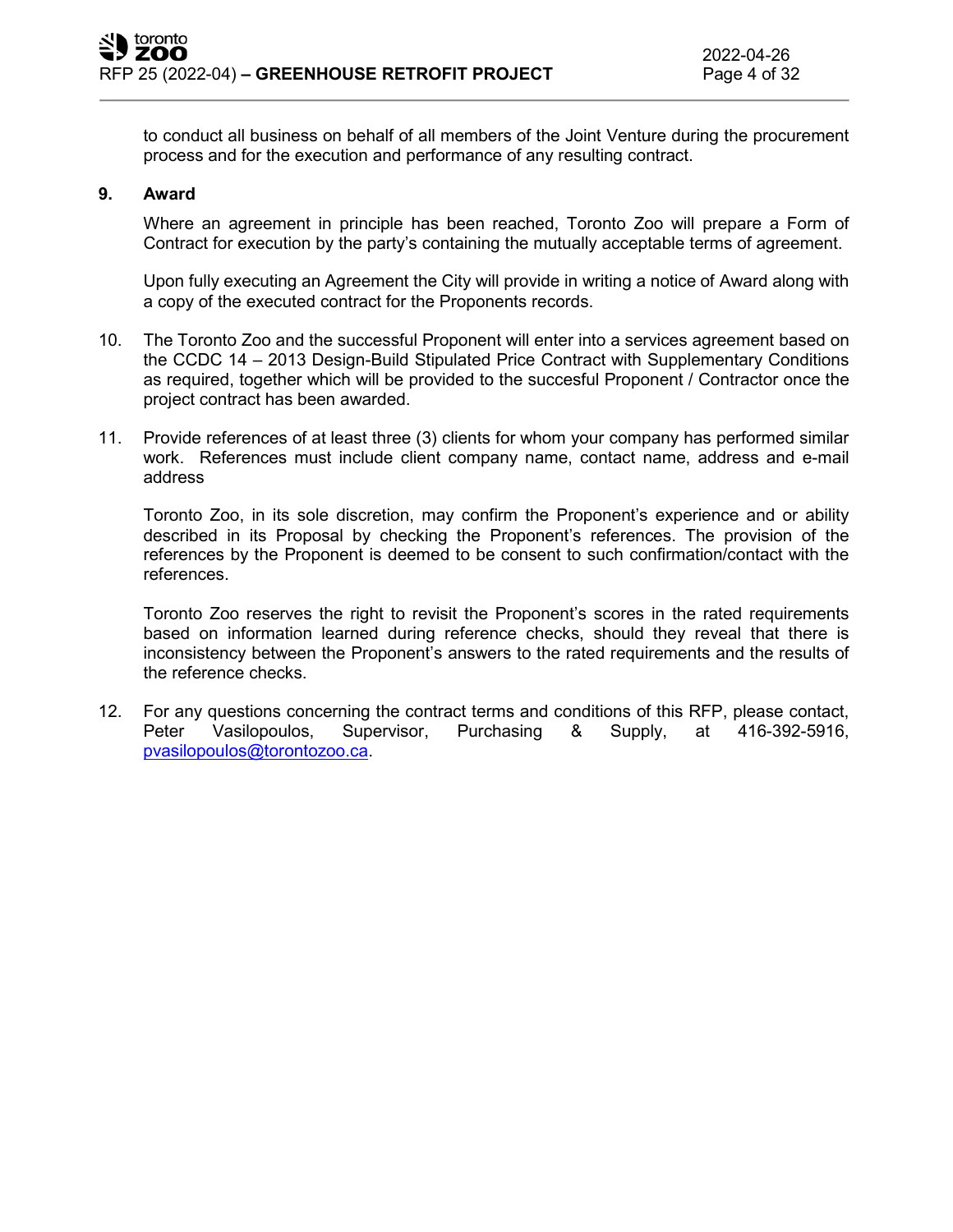## **1.0 DEFINITIONS**

- 1.1 The following definitions will apply to this Request for Proposal and to any subsequent Contract:
	- 1.1.1 "**Board**" means the Board of Management of the Toronto Zoo;
	- 1.1.2 "**Consultant**" means the person, partnership or corporation contracting with the Board to provide the required Services;
	- 1.1.3 "**Contract Price**" means the price payable under the contract to the Consultant, being the Proposal Price eventually accepted by the Board of Management of the Toronto Zoo subject to any changes pursuant to the Contract Requirements;
	- 1.1.4 **"Form of Contract"** is the CCDC 14 2013 contract modified by supplemental conditions, which will be signed by the Successful Proponent
	- 1.1.5 **"Preferred Respondent":** means the respondent deemed by the Board of Management of the Toronto Zoo to have the highest ranked assessment of its response according to the process set out herein;
	- 1.1.6 **"Proponent"** means an individual or company that submits or intends to submit, a proposal in response to this Request for Proposal;
	- 1.1.7 "**Proposal Price**", "Contract" and "Contract Documents" have the meanings set out therefore in clauses contained in these documents;
	- 1.1.8 **Request for Proposal (RFP)"** means the RFP document in its entirety, inclusive of any addenda that may be issued by the Toronto Zoo;
	- 1.1.9 "**Services" or "Work**" means everything that is necessary to be performed, furnished delivered by the Consultant to meet the Consultant's obligation under this Contract;
	- 1.1.10 "**Selection Committee**" means a committee of designated Toronto Zoo staff created to oversee the project.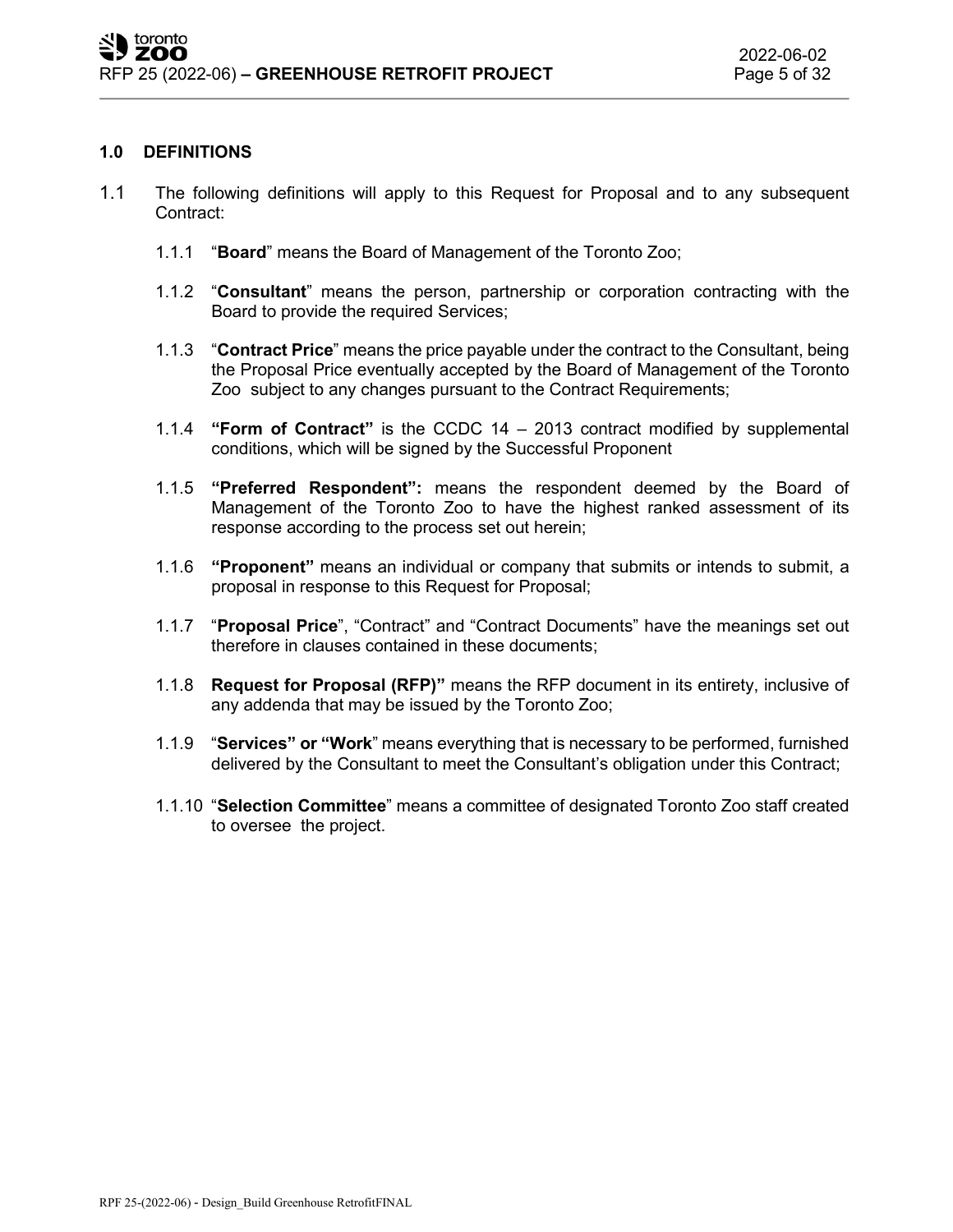# **2.0 BACKGROUND & PROJECT OVERVIEW**

## **2.1 BACKGROUND**

The Toronto Zoo opened August 15, 1974 Home to more than 4,000 animals and 300 exhibits representing the world's biomes, the Zoo is situated on over 500 acres of land in the picturesque Rouge Valley. The Zoo attracts approximately 1.3 million visitors annually.

The Toronto Zoo's mission is to connect people, animals and conservation science to fight extinction and our vision is a world where wildlife and wild spaces thrive. An iconic tourist attraction and Conservation organization, the Toronto Zoo boasts a number of leading programs for helping wildlife and their natural habitats – from species reintroduction to reproductive research. A world-class educational centre for people of all ages, the Toronto Zoo is accredited by Canada's Accredited Zoos and Aquariums (CAZA) and the Association of Zoos and Aquariums (AZA). The Zoo has also achieved the Canadian Council on Animal Care (CCAC) Certificate of Good Animal Practice® and is inspected by the Ontario Ministry of Agriculture, Food and Rural Affairs (OMAFRA).

## **2.2 OVERVIEW**

The Greenhouse Retrofit project will revitalize the greenhouses to provide year-round access and viewing for Zoo guests. Currently, only 1 of the 3 greenhouses is available to guests, while the other 2 are not. The retrofit will provide Zoo guests with access to all 3 greenhouses including full accessibility, and significant guest/community engagement opportunities.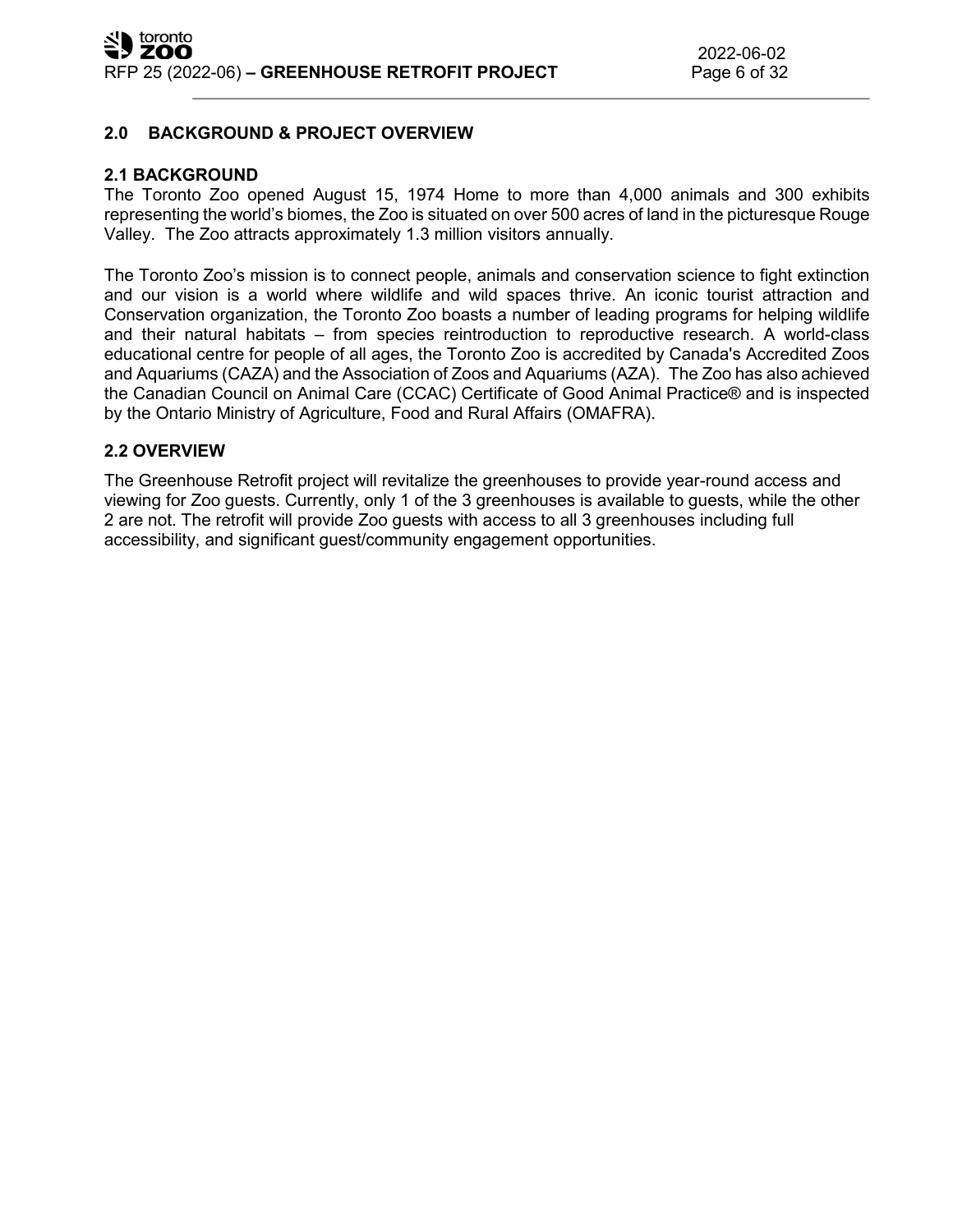# **3.0 PROJECT DESCRIPTION & SCPOE**

The purpose of this R.F.P. is to retain qualified services specializing in greenhouse design and construction, in order to perform a complete review and assessment of the site including existing structures, mechanical, electrical and plumping components, flooring and drainage as well as all supporting equipment, infrastructure and amenities required to support the design phase.

The successful Proponent should be supported by relevant professional disciplines such as, civil engineering, electrical, plumbing, HVAC etc., to undertake all aspects of assessment, design development, and construction of the Greenhouse Retrofit Project. Attachment 1 shows the proposed greenhouse retrofit area.

# 3.1 **Design Considerations**

The following design considerations should be considered and incorporated where appropriate:

- New barrier free, 4 season entrance/exit vestibules
- New concrete flooring with proper drainage
- Upgrades to mechanical, electrical and plumbing components
- New lighting
- New horticulture tables
- Hydroponic and water conservation technology
- Guest circulation enhancements and amenities (i.e. benches etc.)
- Controlled access in a portion of the greenhouse for rare plants
- Educational and interpretative signage

The total design-build budget for this project is not to exceed \$650,000 inclusive of HST. Upon successful selection of the Proponent, the assessment and design is expected to be undertaken immediately and proceed as fast as possible. Construction is anticipated to begin August (as this is when the majority of greenhouse plants are out on site). The greenhouse is broken into 3 sections and phased approach to construction should be considered. Construction must be completed by December 1, 2022.

The following background information is available and will be provided to the successful proponent upon award of the Contract:

- As-built drawings
- Site servicing and infrastructure mapping
- Preliminary conceptual plan

# 3.2 **Obligation to Examine RFP and Investigate**

- **a.** Each Proponent shall, before submitting its proposal: thoroughly examine all of the RFP Documents;
	- **I.** make independent judgment as to the circumstances and conditions affecting the business opportunity and its proposal;
	- **II.** thoroughly examine and assess the requirements and specifications set out in the RFP;
	- **III.** and inform itself of all relevant laws, rules, notices, directives, standards, orders and regulations, licensing and permit requirements and other circumstances that may affect its proposal.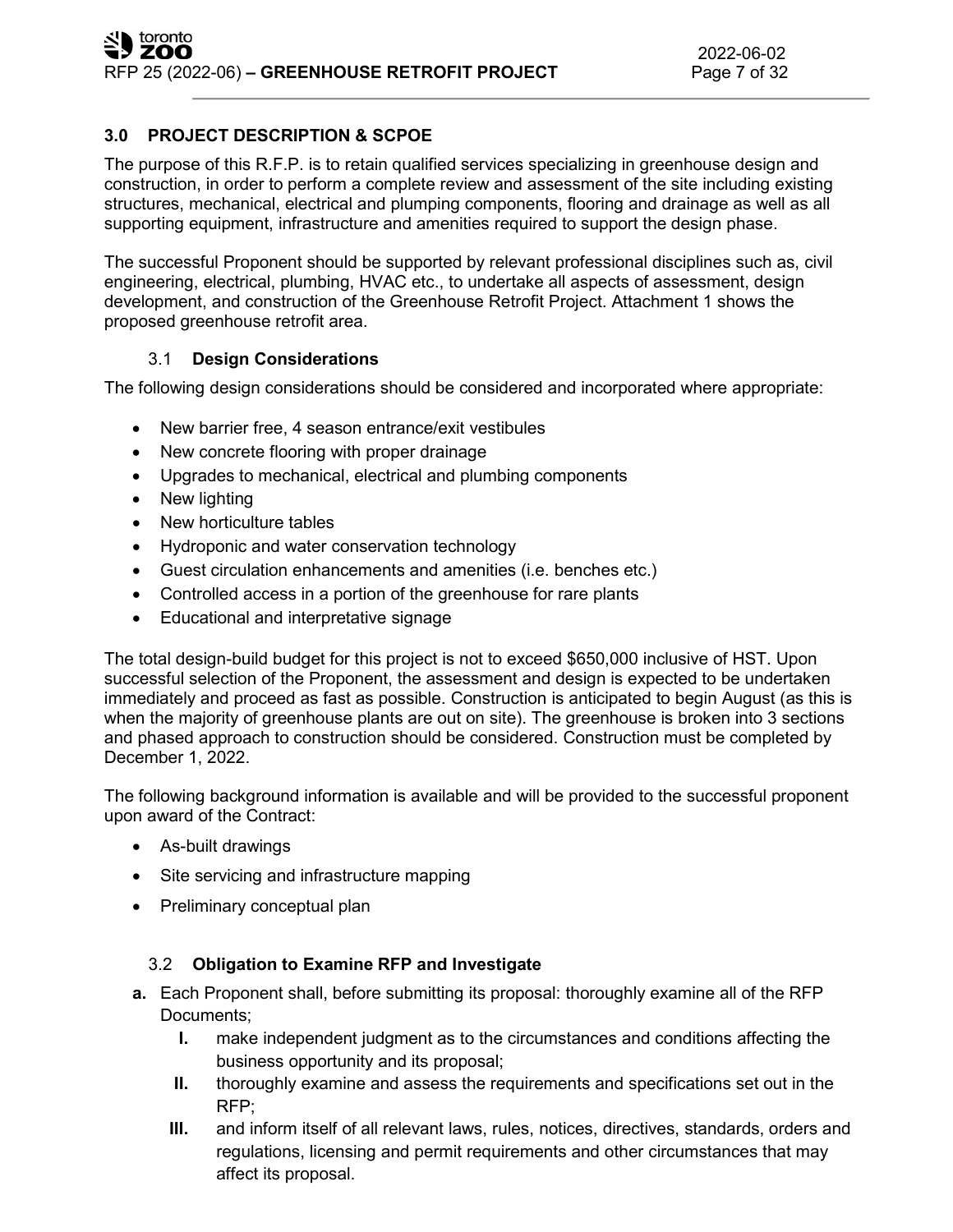## toronto ZOO RFP 25 (2022-06) – GREENHOUSE RETROFIT PROJECT Page 8 of 32

**b.** Failure on the part of a Proponent to examine and investigate thoroughly shall not be grounds for any claim that Proponent did not understand the conditions of the RFP. Submission of a proposal constitutes a representation by the Proponent that it is familiar with and accepts all of the foregoing.

# **4.0 SERVICES AND DELIVERABLES**

The successful Proponent will be required to complete all services and deliverables necessary for the Toronto Zoo to implement the Greenhouse Retrofit project. The successful Proponent will be responsible for delivering the following:

# **4.1 General Project Administration**

- 4.1.1. Upon award of the contract, the selected firm will enter into an agreement for the provision of engineering and construction services generally in the form of contract using a Canadian Standard Construction Document CCDC 14-2013, for Design-Build Stipulated Price Contract and the Supplementary General Conditions incorporating the terms and conditions of the Request for Proposal and the proponent proposal.
- 4.1.2. The Design-Build Contractor is required to provide a schedule that clearly indicates the design, permitting process, construction and close-out timelines as well as other milestones that are indicated below:
	- Design Development;
	- Owner Approvals;
	- Permitting Submission;
	- Permitting Approvals;
	- Demolition;
	- Concrete Formwork and Finishing;
	- Building Envelope;
	- Building Finishes;
	- Owner Training;
	- Building Occupancy;
	- Health Inspection;
	- Owner's Occupancy / Substantial Completion; and
	- As-built submission and administration Close-Out.
- 4.1.3. Attend regular project meetings including providing meeting agendas and the recording of all meeting minutes. Meeting minutes are to be submitted within three (3) business days for review and approval. Upon approval minutes are to be distributed by the successful proponent to meeting participants, affected parties not in attendance, Consultants and the Zoo.
- 4.1.4. Successful proponent to ensure notification of sub-consultants, names and phone numbers etc.for site access security purposes during design. Successful proponent and sub-consultants to attend a project start up meeting with appropriate Zoo staff for site access security purposes.

# **4.2 Project Orientation and Initiation**

4.2.1. Attend project initiation meeting with Zoo Staff for clarification of project objectives, scope of work, information transfer, timelines and process steps.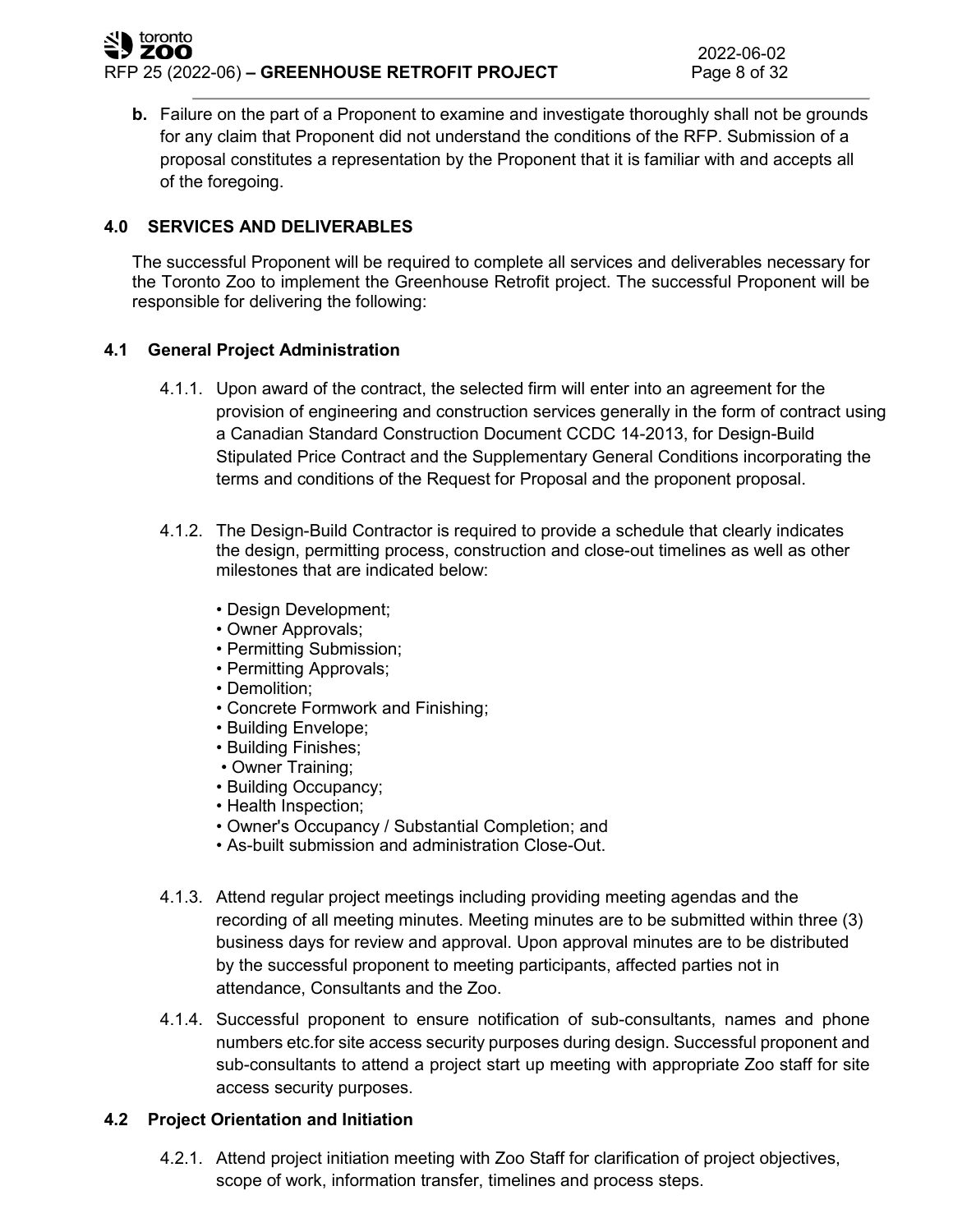- 4.2.2. Provide an updated detailed schedule of work for review that clearly indicates milestones along with schedule updates as required throughout the life of the Project.
- 4.2.3. Review all relevant background information as available provided by the Zoo. This may include previous concepts or designs, project history, photos, as-built drawings, reports, etc.
- 4.2.4. Verify and analyze all existing information related to the site and identify opportunities, constraints and issues that require clarification or assessment work before start of concept and detailed design.
- 4.2.5. Identify and undertake all necessary site investigations required to support the design. The successful proponent will be required to obtain three (3) quotes for review by Zoo staff. The Zoo will cover the costs to undertake the required site investigations and should not be included in your fee proposal.
- 4.2.6. Analyze and make recommendations for completed site investigations/studies. Submit all draft reports for review and approval prior to submitting final reports.
- 4.2.7. Identify any permitting requirements for the successful completion of the project.

# **4.3 Conceptual Design**

- 4.3.1. Develop program options appropriate for the service level, area context and inventory, and site parameters.
- 4.3.2. Provide all aspects of the conceptual design work including drawings, sketches, precedent photos, presentation materials and graphics.
- 4.3.3. Prepare a conceptual drawing of the site considering and incorporating all major project components and input from stakeholders.
- 4.3.4. Prepare information for preliminary cost estimates and materials list for conceptual designs.
- 4.3.5. Revise the conceptual design and generate preliminary cost estimate based on feedback and guidance received from the Zoo and other stakeholders.
- 4.3.6. Meet to update Zoo and other stakeholders to refine preferred conceptual design, materials lists and construction cost estimate.
- 4.3.7. Prepare information as needed for reports to Zoo Management to seek endorsement/approval of the preferred conceptual design and to proceed tonext phase of detail design.
- 4.3.8. Adjust and update conceptual design as required.
- 4.3.9. Obtain approval and sign-off of conceptual design from the Project Manager prior to proceeding to detailed design.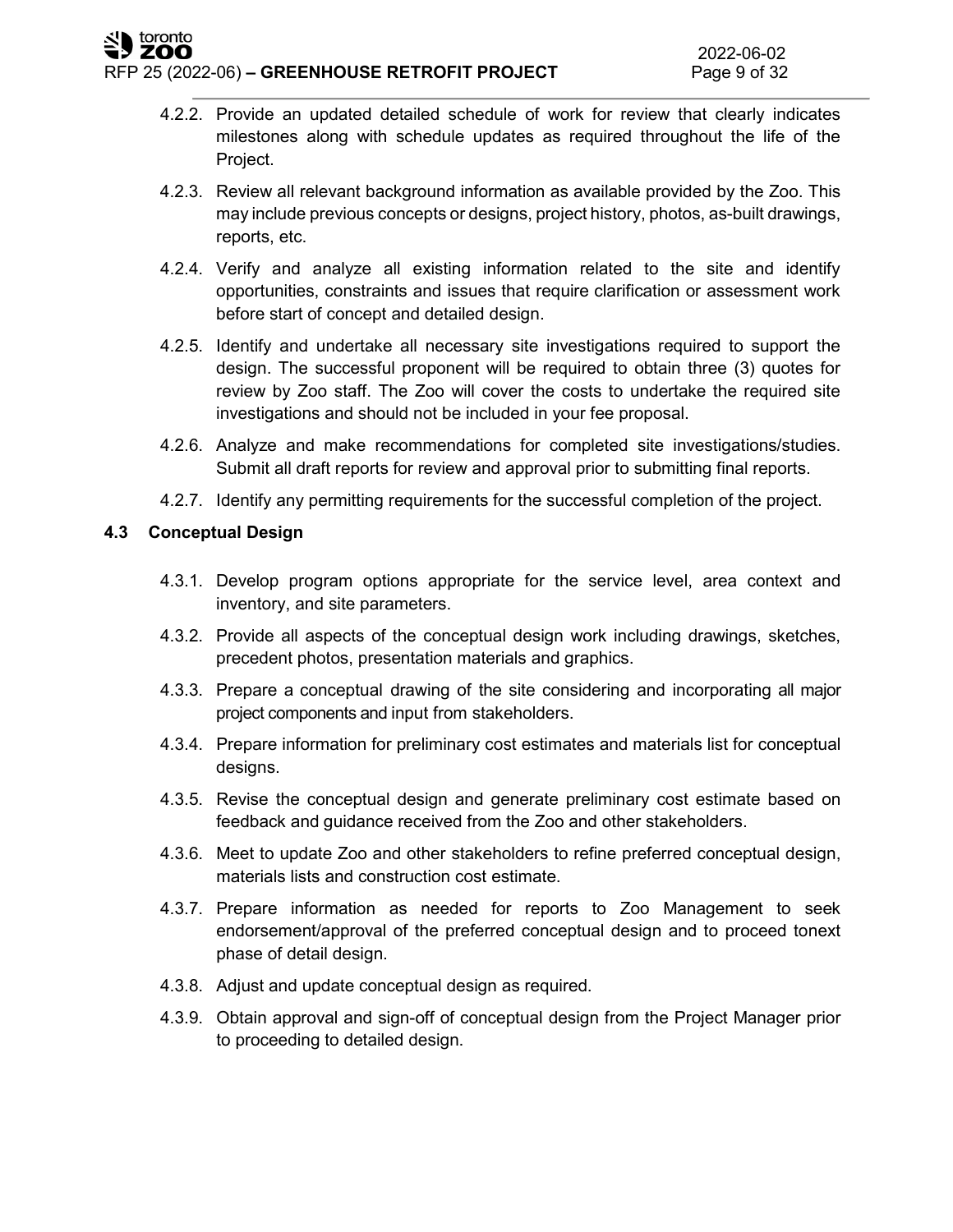# toronto<br>**ZOO** RFP 25 (2022-06) **– GREENHOUSE RETROFIT PROJECT** Page 10 of 32

# **4.4 Detailed Design & Specifications**

- 4.4.1. Prepare detailed design drawings and specifications from Zoo site drawings, typical specifications supplied by the Zoo, and from Project team meetings and workshop developments. The following authorities, guidelines and directives, among others, must be considered and developed into designs, as appropriate:
	- Ontario Ministry of Labour Health & Safety Act
	- City of Toronto Energy Efficiency Guidelines
	- Toronto Green Standards
	- Ontario Building Code
	- Accessibility Design Guidelines City of Toronto
	- Accessibility for Ontarians with Disabilities Act (AODA)
- 4.4.2. Successful Proponent to attend design review meetings with Zoo staff at milestone drawing stages.
- 4.4.3. Prepare materials and quantities list for cost estimates at corresponding design milestones.
- 4.4.4. Prepare construction methodology including access routes and staging areas.
- 4.4.5. Revise the drawings and specifications as instructed, to meet the requirements of the Toronto Zoo.
- 4.4.6. Preparation of final Plans and Specifications including all drawings (Architectural, Structural, Mechanical, Electrical, etc.), renderings, models and photograph reference as necessary for permit and construction.
- 4.4.7. Seek all permits where applicable, and all other approvals from authorities having jurisdiction on behalf of the Zoo, and such work to be considered part of this Scope of Work and to be included in the proposal.
- 4.4.8. Any Building Permit Application fees, and other fees that may be required, will be paid by the Zoo and should not be included in your bid.
- 4.4.9. Review construction schedule for final approval with the Toronto Zoo.

## **4.5 Construction Services**

- 4.5.1. Successful Proponent to supply all labour, tools, materials and equipment to complete the work for the Greenhouse Retrofit project as outlined in the approved construction drawings and specifications.
- 4.5.2. Attend pre-construction meeting. The pre-construction meeting date will be selected by the Project Manager based upon the Zoo's decision for the project to proceed in a timely manner.
- 4.5.3. The Successful Proponent shall ensure that all design and development for this project complies whall requirements of the City of Toronto's Zoning Bylaw and Building Bylaws as well as all other applicable Federal, Provincial and Municipal laws and bylaws.
- 4.5.4. The Successful Proponent will obtain all development and building permits, variances if required, and any other permits and approvals necessary by authorities having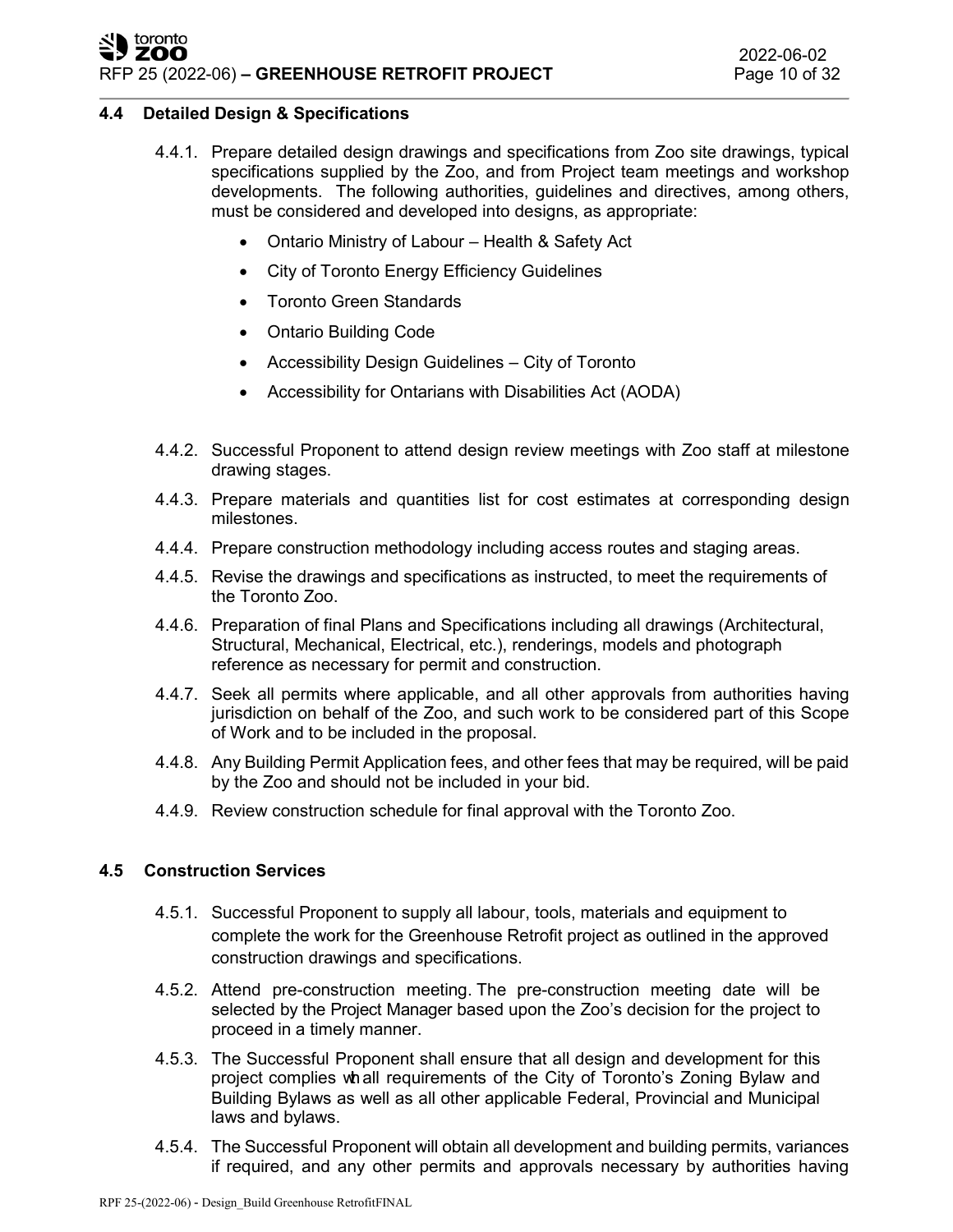jurisdictions prior to the preconstruction meeting, in order for the project to proceed in a timely manner at that time. Please note any Building Permit Application fees, and other associated fees that may be required, will be paid by the Zoo and should not be included in your fee proposal

- 4.5.5. The Successful Proponent will be responsible to attend all site meetings including all participating subconsultants, contractors and tradespersons.
- 4.5.6. The Successful Proponent shall record all meeting minutes, including significant proceedings anddecisions, identifying 'action by' parties, and will reproduce and distribute copies of minutes within three (3) business days after each meeting and transmit to meeting participant, affected parties not in attendance, Consultants and the Zoo.
- 4.5.7. All work to be completed in accordance with applicable codes (e.g. Building Code, Electrical Code, Fire Code, etc.)
- 4.5.8. Any work must be carefully coordinated with the Zoo to ensure the safety of visitors, staff and the animals.
- 4.5.9. Overhead work shall be performed using appropriate barricades to prevent people from inadvertently walking below the work.
- 4.5.10. Any equipment parked on service roads or public pathways shall be completely surrounded by appropriate barricades to prevent unauthorized personnel from entering the area.
- 4.5.11. Any required barricades shall be supplied and installed by the successful bidder.
- 4.5.12. The successful Proponent shall supply the Zoo with copies of relevant certificates and licences for all workers prior to commencement of work.
- 4.5.13. All measurements to be site verified by successful Proponent
- 4.5.14. Provide proper ventilation for the duration of this work to ensure fumes are not transmitted into other areas of the building.
- 4.5.15. Excess material will be stored on the Toronto Zoo site for future use. Toronto Zoo staff will designate a suitable area for stockpiling of additional material.
- 4.5.16. Protect adjacent areas not included in the project. Any damage caused will be the responsibility of the successful Proponent to rectify at no additional cost to the Zoo.
- 4.5.17. Clean the work area and remove all debris from site on a daily basis and make good any damage caused as a result of the work.
- 4.5.18. Secure the work site and provide construction signs and barriers to prevent injury to Zoo personnel and the public who will require access to the surrounding space during the work.
- 4.5.19. All electric current required for the work shall be provided or furnished by the successful Proponent. All temporary connections for electricity shall be subject to the approval of the Owner. All temporary lines will be furnished, installed,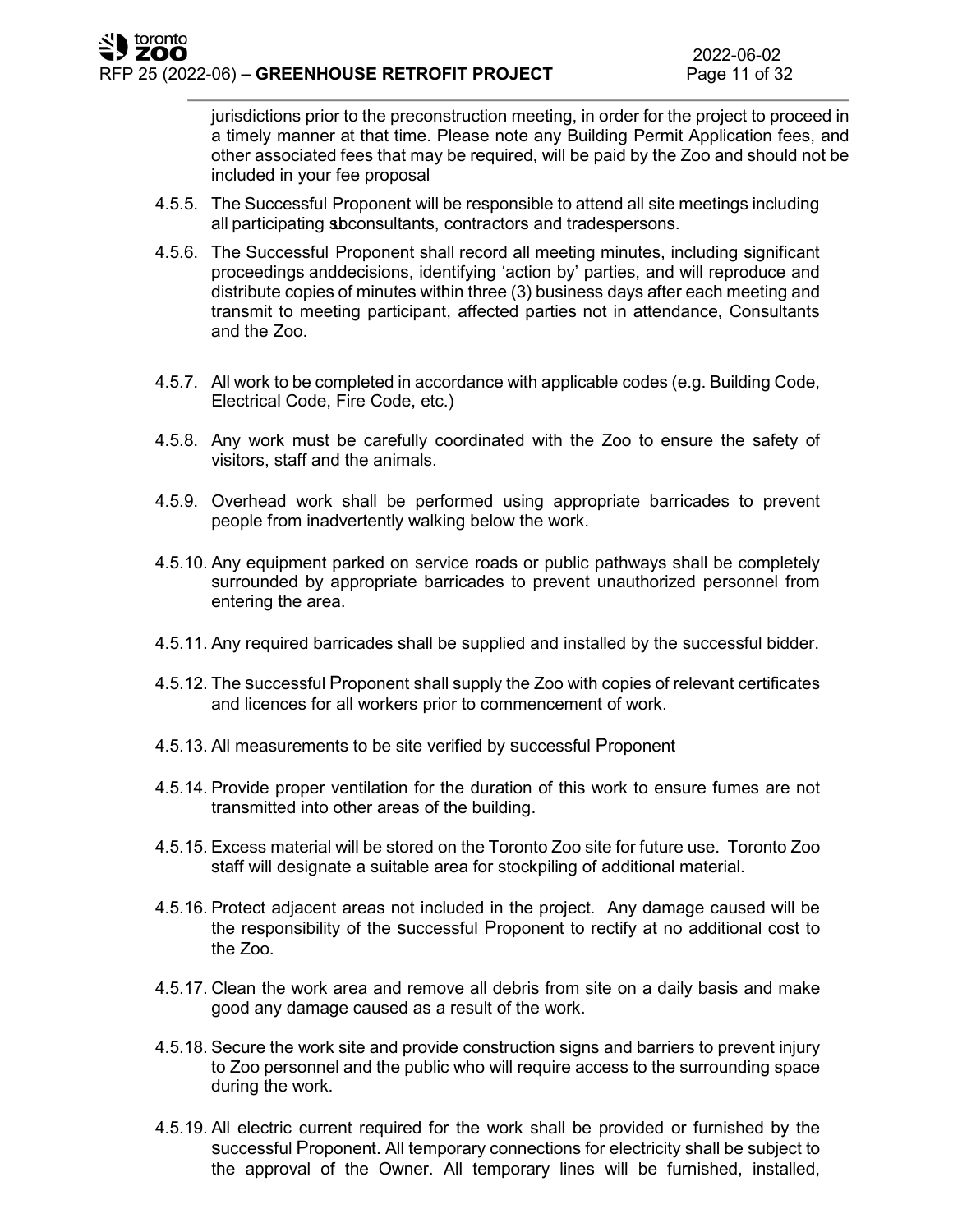connected, and maintained by the successful Proponent in a professional manner satisfactory to the Owner and shall be removed by the successful Proponent in like manner upon completion of the work.

- 4.5.20. The Successful Proponent, in consultation with their Sub Consultants, shall review and interpret the results of all reports and testing conducted on this project.
- 4.5.21. The Successful Proponent is responsible for their own Quality Control (QC) and Quality Assurance (QS) and will not allow any features, materials or components to be supplied or, installation work to proceed, until positive test results on the features, materials or components are received, reviewed and accepted by the Zoo.
- 4.5.22. Provide the Zoo with a two (2) year warranty upon completion of the project.
- 4.5.23. Submit all shop drawings for review and approval prior to start of fabrication. Review of shop drawings shall not mean that the Toronto Zoo approves detail design inherent in shop drawings, responsibility for which shall remain with the Contractor submitting same, and such review shall not relieve the Contractor of his responsibility for errors or omissions in shop drawings or of his responsibility for meeting all requirements of the subcontract documents.

## **4.6 Project Close-out and Commissioning**

- 4.8.1. Perform commissioning services for all systems to confirm they are operating as designed. Successful Proponent to attend commissioning and review of equipment with contractor and Toronto Zoo staff.
- 4.8.2. Deficiency review with Zoo staff and correction of deficiencies within one (1) month of total completion.
- 4.8.3. Ensure that all closeout documentation is provided including as-built drawings, maintenance manuals, operating manuals, warranty information etc. as per the contract documents.

# **5.0 SCHEDULE OF EVENTS**

The following is a tentative schedule for the Greenhouse Retrofit Project. The final schedule will be developed jointly with the successful proponent in the first week of project execution:

| <b>Pre-Award</b>                     |                                                                                                                                                                                                                                                                                   |
|--------------------------------------|-----------------------------------------------------------------------------------------------------------------------------------------------------------------------------------------------------------------------------------------------------------------------------------|
| <b>Release of RFP</b>                | 2022-06-02                                                                                                                                                                                                                                                                        |
| Site Meeting                         | 2022-06-07, at 9:30 a.m. local<br>standard time. Proponents should<br>acknowledge by email their intent<br>to attend the site meeting no later<br>than 2022-06-06 at 12:00 p.m.<br>standard<br>time<br>local<br>Email:<br>pvasilopoulos@torontozoo.ca;<br>adignard@torontozoo.ca; |
| <b>Proponents' Question Deadline</b> | 2022-06-09                                                                                                                                                                                                                                                                        |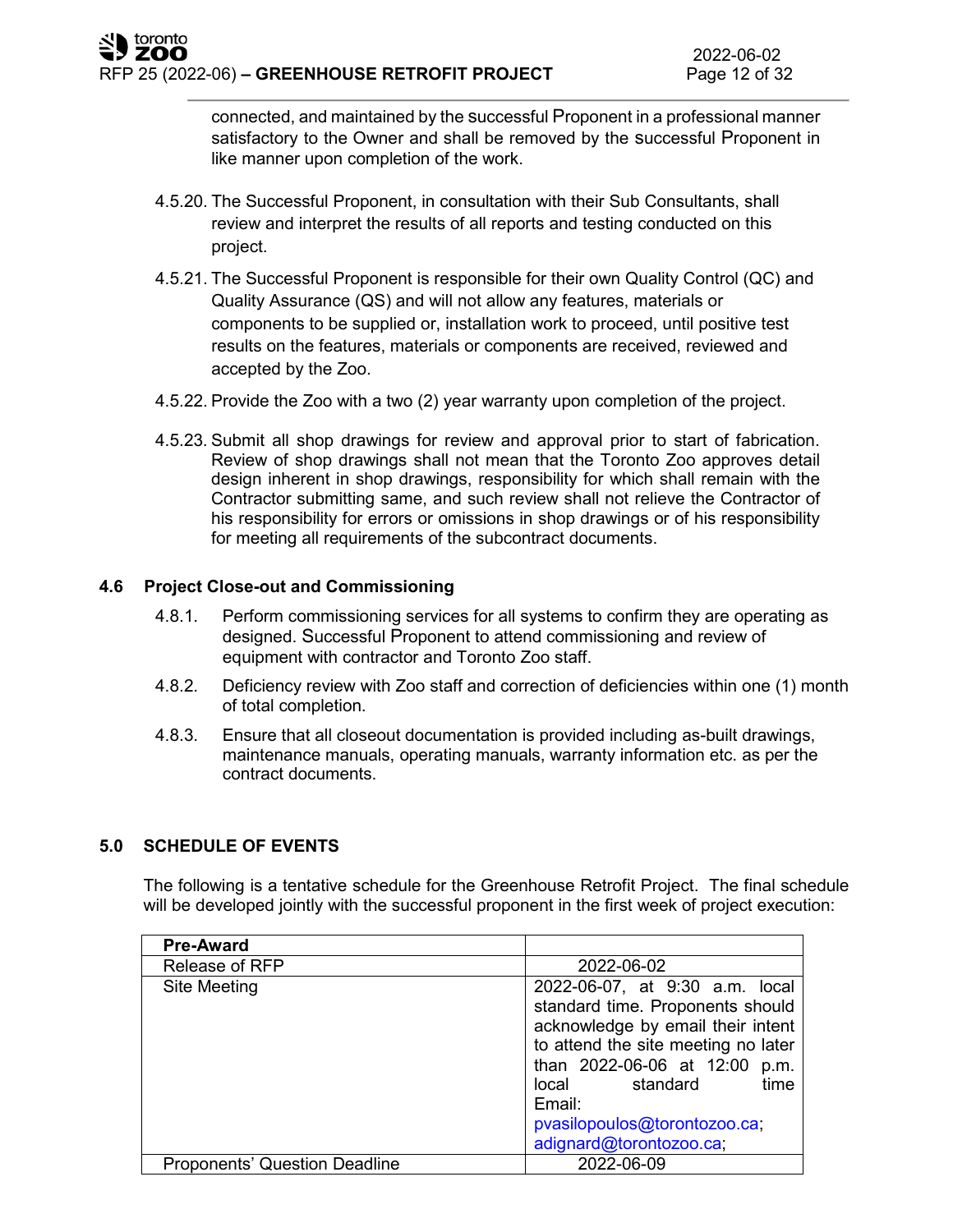

| <b>Submission Due</b>                    | 2022-06-16         |
|------------------------------------------|--------------------|
| Interviews, if necessary                 | Week of 2022-06-20 |
| Notification of Award By the Toronto Zoo | Week of 2022-06-20 |
| <b>Post-Award</b>                        |                    |
| <b>Conceptual Design Due</b>             | 2022-07-11         |
| 100% Final Design Due                    | 2022-08-19         |
| <b>Construction Start up</b>             | 2022-09-12         |
| <b>Construction Completion</b>           | 2022-12-31         |
|                                          |                    |

The RFP process and project will be governed according to the above schedule or other schedule provided by the Consultant and approved by the CEO of the Toronto Zoo. Although every attempt will be made to meet all dates listed, the Toronto Zoo reserves the right to modify any or all dates at its sole discretion. Appropriate notice of change will be provided, in writing, as soon as is feasible so that each Proponent will be given the same non-preferential treatment.

## **6.0 FEE PROPOSAL**

- 6.1 The proposal shall specify and state a firm not to exceed price using the attached form, Appendix A, including total fees and expenses (excluding taxes) in order to complete the assignment.
- 6.2 The Consultant shall not perform any Services or Work that would result in an increase in fee payable by the Toronto Zoo without the prior written approval of the Toronto Zoo.
- 6.3 The Consultant shall, even if the rate of payment set forth in the Proposal is based on an hourly rate, daily or other time based rate, perform all of the Services required to complete the deliverables, regardless of the fact that the time spent by the Consultant in performance may exceed the maximum specified therein, and that neither the rate nor any provision of the Proposal shall relieve the Consultant from performing all the Services or reduce its obligations to one of performing only some proportionate or other part of the Services.
- 6.4 The Toronto Zoo is a registered charitable organization (registration #BN 119216398RR0001) and accordingly may be eligible for preferred pricing which should be reflected in the Bid as submitted.

# **7.0 PROPOSAL SUBMISSION FORMAT**

## **The following page format and sequence should be followed to provide consistency in the Proponent response and ensure each Proposal receives full consideration**.

- 7.0 Title page, showing Request for Proposal number, Proponent's name, telephone number, authorized signature and contact name.
- 7.1 The page letter of introduction, signed by the person or persons authorized to sign on behalf of and bind the Proponent to the statements made on the Proposal.
- 7.2 Table of Contents.
- 7.3 Executive summary.
- 7.4 Duly executed Proposal Form.
- 7.5 Corporate Information.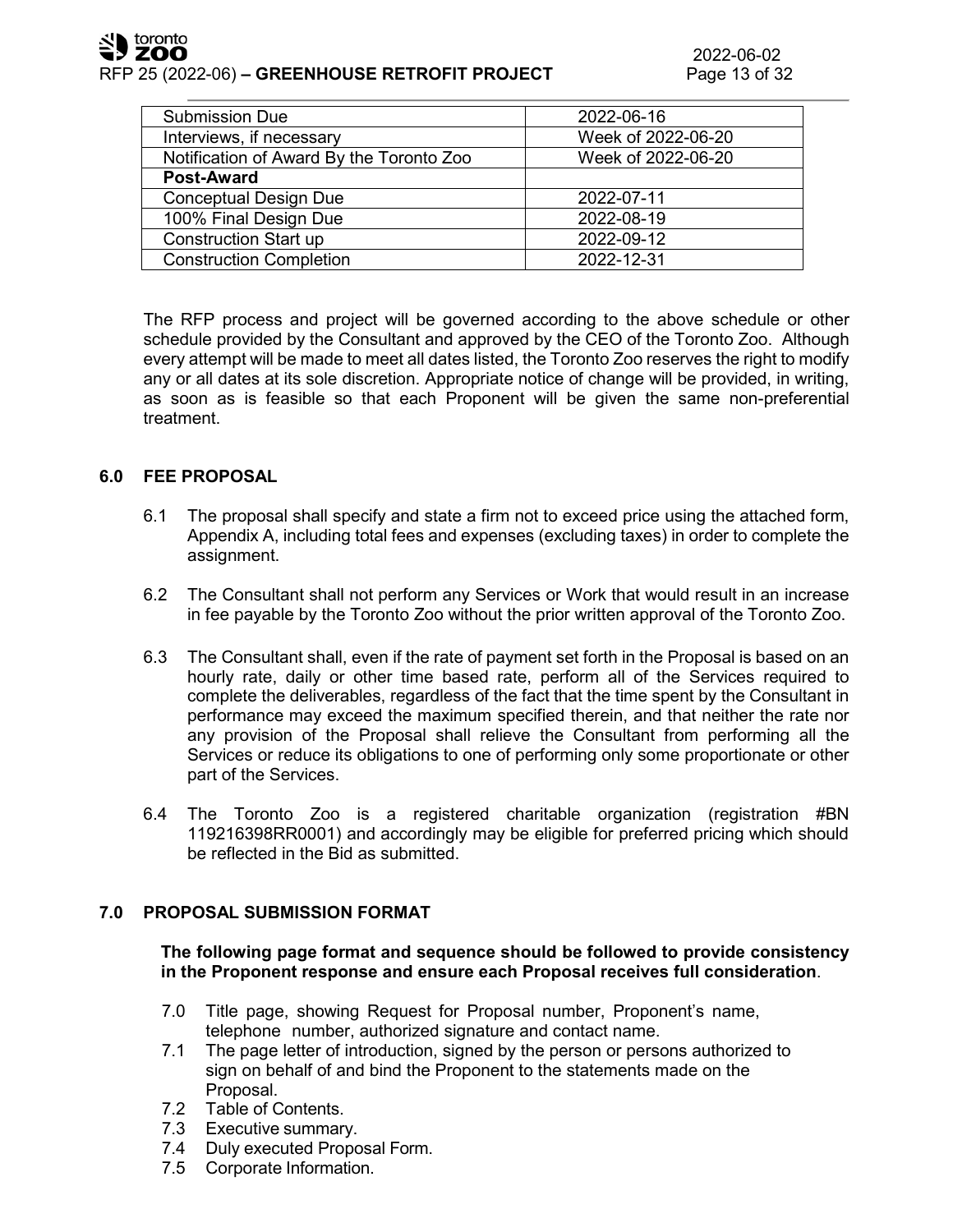RFP 25 (2022-06) **– GREENHOUSE RETROFIT PROJECT** Page 14 of 32

- 7.6 Detailed experience, background and three (3) similar project opportunities completed within the past five (5) years.
- 7.7 Provide three (3) references including name, address contact person and telephone number from clients with similar projects as outlined in this RFP, do not list the Toronto Zoo as a reference.
- 7.8 Proposed staff team and resources including detailed biographies of team lead and key members outlining their intended roles in meeting the Requirements, and indicating the number of years of experience in the areas directly relating to the scope of works as outlined in section 4.0 and number of years' experience of the individual working within your organization.
- 7.9 Proposed schedule/work plan with key dates and milestones and the accompanying identification of staff and resources that will be assigned to this project and addresses the key deliverables as outlined in section 4.0 within this RFP.
- 7.10 Value Added

toronto ZOO

> 7.11 Identified conflict of interests in the event if the Proponent's representation of any of its clients could create a conflict of interest should the Proponent provide services to the Toronto Zoo.

# **8.0 PROPOSAL EVALUATION CRITERIA**

The Proponent is urged to ensure that its Proposal is submitted in the most favourable terms in order to reflect the best possible potential, since less than best potential could result in exclusion of the Proposal from further consideration.

The RFP will not be awarded to the Proposal with the lowest cost, but rather, award shall be based on an evaluation of the Consulting team's expertise, prior project experience, proposed methodology, and price. Additionally, the Zoo may accept or reject any part of the Proponent's bid.

An Evaluation Team comprised of representatives designated by the Zoo will evaluate responses to the RFP.

There are three steps to the pre-defined evaluation process:

- Step 1 Initial Review of Responses
- Step 2 Evaluation of Submitted Proposals
- Step 3 Evaluation of Presentations

## **Step 1** – **Initial Review of Responses**

The Zoo will open only those Proposals received by the Proposal Deadline and time specified within this RFP. Immediately upon opening, the Zoo will review each Proposal for compliance with the instructions and conditions applicable to this RFP. The Zoo, at its option, may seek Proponent retraction and clarification of any discrepancy/contradiction found during its review of Proposals.

# **Step 2 – Detailed Review**

# **Evaluation Point Rating** *[Threshold Requirements]*

Proposals will be assessed on a point rating system, outlined below, with a maximum 80 technical and experience points and a maximum of 20 for proposal fee. This is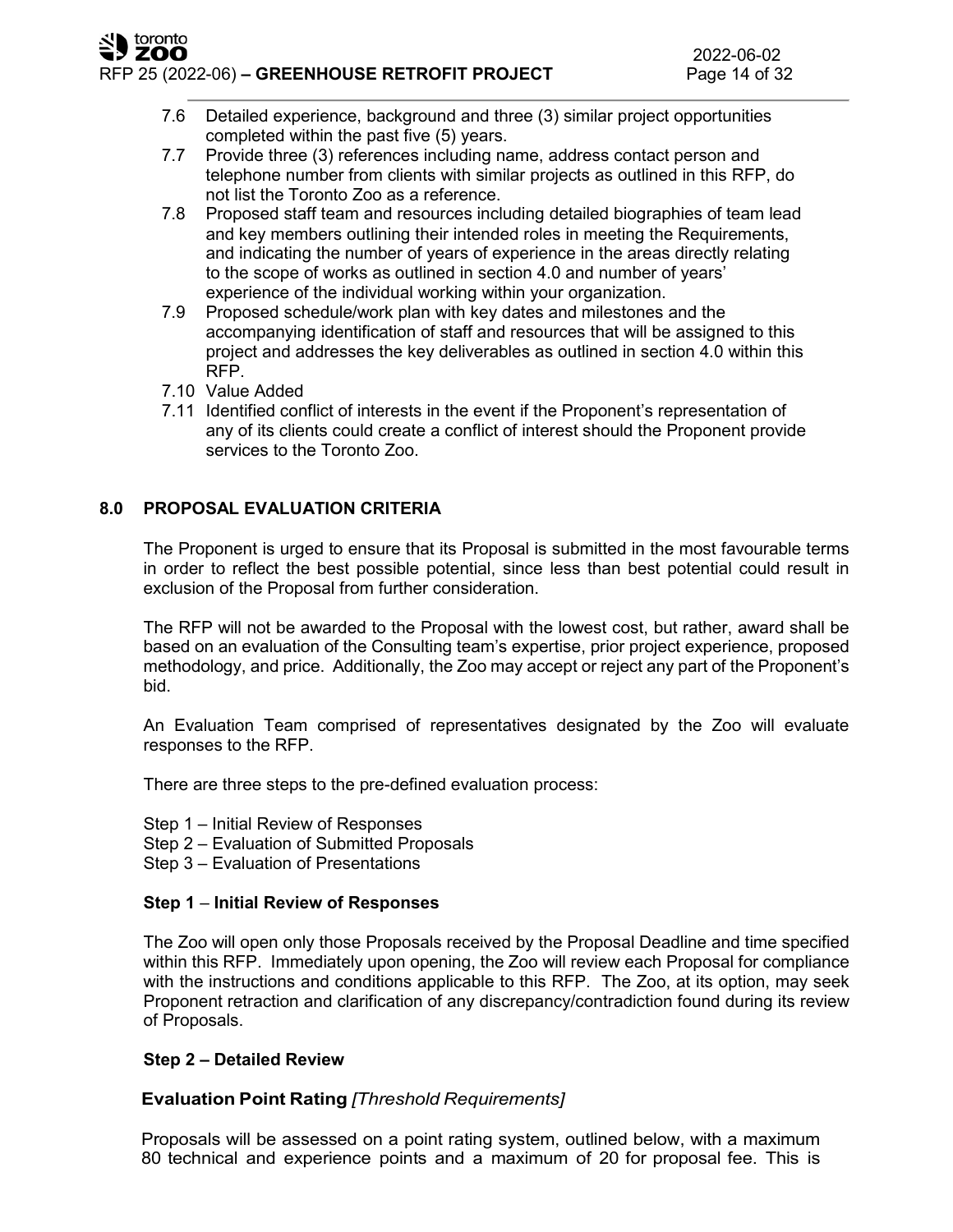used to determine each proponent's strategic and technical fit to the needs described in the proposal documents. The technical points will be added together with the reference and proposal fee points (outlined below) to determine a final point score out of 100.

Proposals scoring less than a total threshold of 56 (70%) technical and reference points will be considered technically unacceptable. Proposals that meet or exceed the 56 technical point threshold score will have their proposal fee scored.

| <b>TECHNICAL AND EXPERIENCE EVALUATION</b>                                                                                                                                                                                                                                                                                    | <b>Maximum</b><br><b>Points</b> |
|-------------------------------------------------------------------------------------------------------------------------------------------------------------------------------------------------------------------------------------------------------------------------------------------------------------------------------|---------------------------------|
| Understanding of the project scope of work<br>Demonstrate the necessary resources required to successfully<br>complete the project                                                                                                                                                                                            | 10                              |
| Relevant qualification and experience<br>Must have a minimum of five (5) years of experience<br>Relevant experience is of similar scope and budget<br>$\bullet$<br>Project team's relevant qualifications and experience with similar<br>scale and type of projects                                                           | 30                              |
| Detailed workplan and approach<br>Key deliverables are addressed with clear methodology and<br>approach that proponent would take in performing the services<br>outlined within the RFP<br>Proposed schedule identifying ability to meet project milestones<br>according to schedule of events in section 5.0 within this RFP | 40                              |
| <b>THRESHOLD - TECHNICAL AND EXPERIENCE</b><br><b>EVALUATION</b>                                                                                                                                                                                                                                                              | 56                              |
| TOTAL TECHNICAL AND EXPERIENCE EVALUATION                                                                                                                                                                                                                                                                                     | 80                              |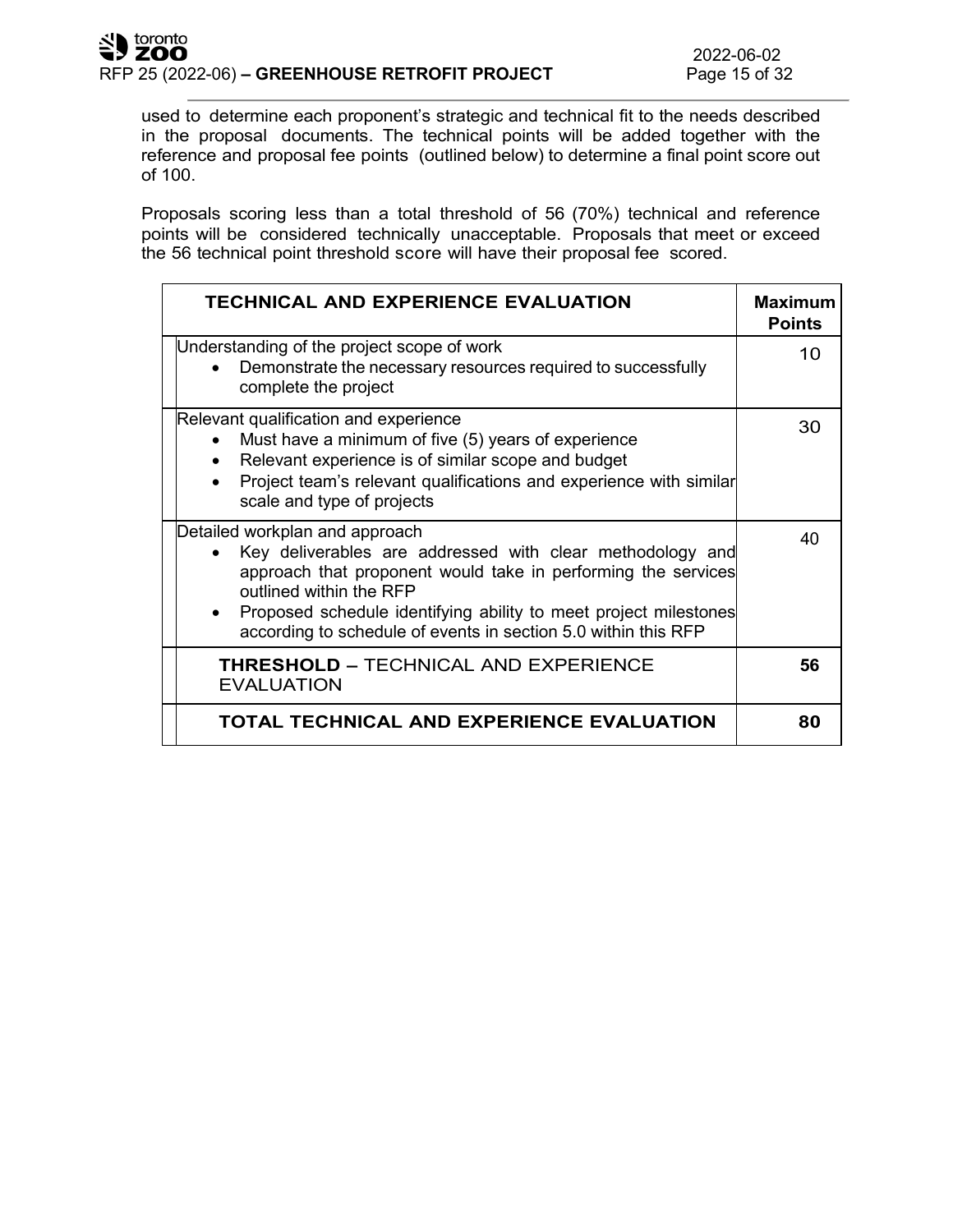# Proposal Fee Evaluation

| PROPOSAL FEE EVALUATION                                                                                                                                                                                                                                                            | <b>Maximum</b><br><b>Points</b> |
|------------------------------------------------------------------------------------------------------------------------------------------------------------------------------------------------------------------------------------------------------------------------------------|---------------------------------|
| The lowest cost proposal that is qualified to stage two and meets<br>the technical point threshold will receive 20 points. The remaining<br>proposals will be assigned points based upon the following formula:<br>(lowest cost proposal divided by proponent's proposal cost x 20 | 20                              |
| <b>TOTAL FEE EVALUATION</b>                                                                                                                                                                                                                                                        | 20                              |

## **Stage 3– Interview (if required)**

Based on the paper submission proposal scoring, high-scoring Proponents may be asked to attend an interview.

Proponent's presentation of proposal and performance, including ability to answer questions **50** 

The proposals submitted will be evaluated using the evaluation criteria and will be comprehensively reviewed by the Selection Team. It is the sole discretion of the Toronto Zoo to select its Selection Team and to retain additional members and advisors as deemed necessary.

The Selection Team will select one or more proposals which in its sole opinion:

- a) Meets or exceeds the evaluation criteria, including but not limited, as outlined above;
- b) Has a demonstrated track record of success with similar projects, and
- c) Provides the best value, but may not necessarily be the one(s) offering the lowest fees.

All proposal scores and rankings shall be the property of the Toronto Zoo and will not disclose any of the same during or after the evaluation process. Due to budget and time constraints, the Selection Team will not be able to provide debriefs for unsuccessful proponents. By responding to this RFP, the proponents will be deemed to have agreed that the decision of the Selection Team will be final and binding.

# **9.0 NEGOTATIONS AND AWARD**

- 9.1 The successful Proponent shall be retained through the issuance of a Purchase Order or a formal agreement in a form prescribed by the Toronto Zoo, which shall include the terms and conditions of this Request for Proposal.
- 9.2 The award of any Agreement will be at the absolute discretion of the Toronto Zoo. The selection of the Preferred Proponent will not oblige the Toronto Zoo to negotiate or execute an Agreement with that Preferred Proponent.
- 9.3 The Toronto Zoo shall have the right to negotiate on such matter(s) as it chooses with the Preferred Proponent without obligation to communicate, negotiate or review similar modifications with other Proponents. The Toronto Zoo shall incur no liability to any other Proponent as a result of such negotiation or alternative arrangements.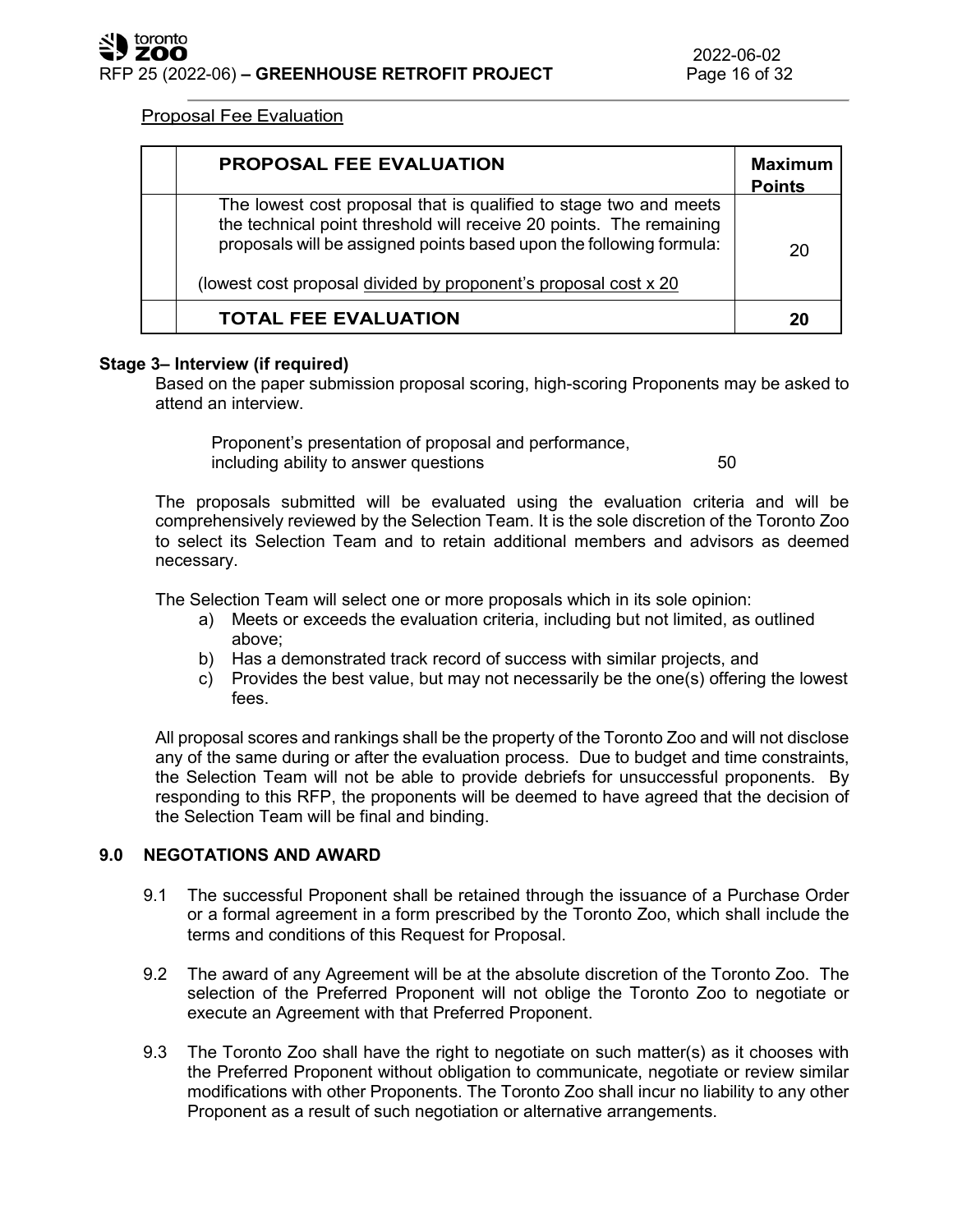#### toronto ZOO RFP 25 (2022-06) **– GREENHOUSE RETROFIT PROJECT** Page 17 of 32

- 9.4 During negotiations, the scope of the services may be refined, issues may be prioritized, responsibilities among the Proponent, all staff and sub-consultants provided by it and the Board may be settled and the issues concerning implementation may be clarified.
- 9.5 If any Agreement cannot be negotiated within thirty (30) business days of notification to the Preferred Proponent, the Toronto Zoo may, at its sole discretion, choose to continue negotiations for a period of time, terminate negotiations with that Proponent and negotiate an Agreement with another Proponent or abort the RFP process and not enter into any Agreement with any of the Proponents.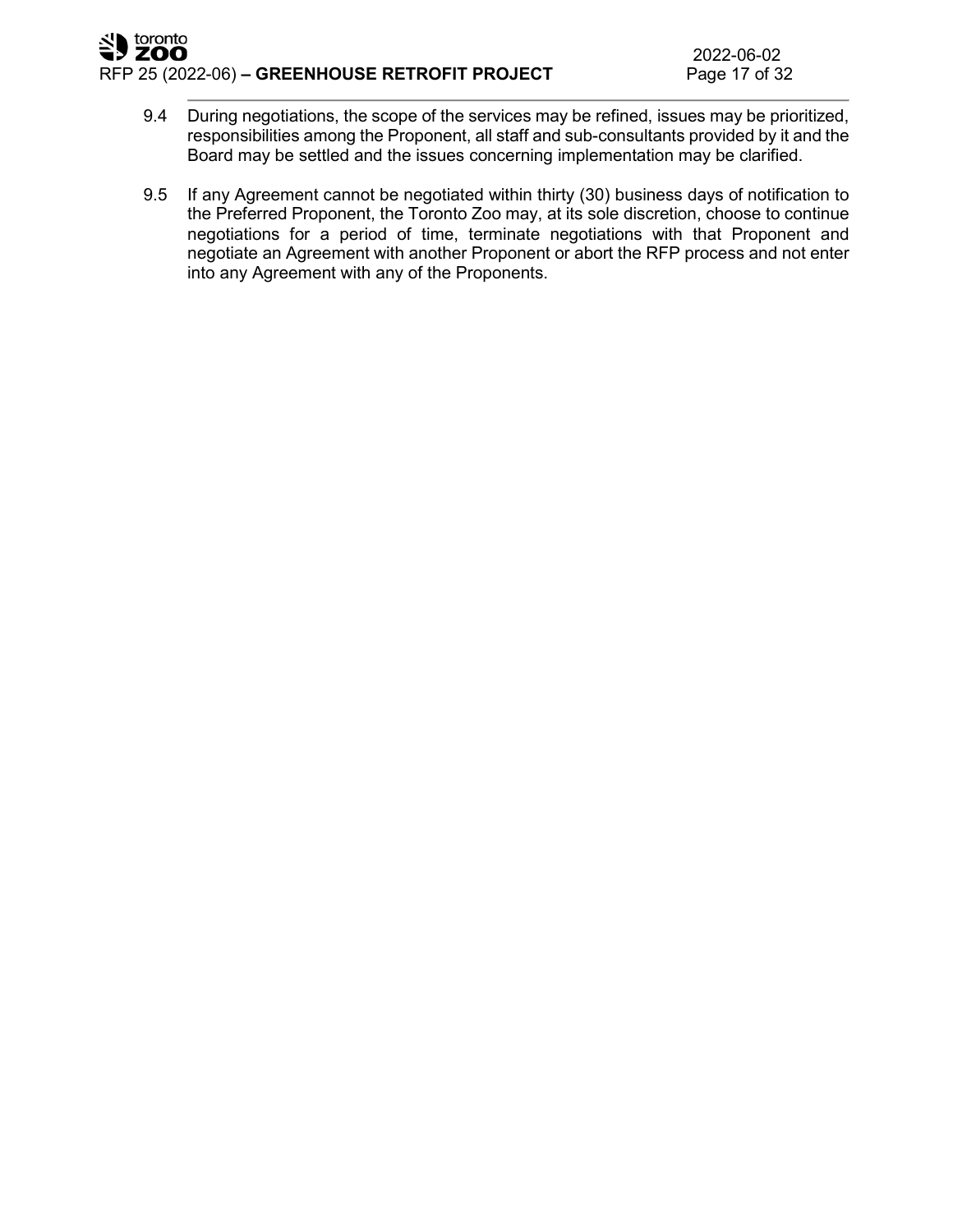## **10.0 PROPOSAL TERMS AND PROVISIONS**

The successful Proponent shall be retained through a contractual agreement and/or a purchase order, which includes the terms and conditions of this Request for Proposal.

### 10.1 **Consultant's Liability and Indemnity**

The Consultant will from time to time at all times hereafter well and truly save, defend and keep harmless and fully indemnify the Board, the City of Toronto, and the Toronto and Region Conservation Authority and each of their officers, employees and agents (hereinafter called the "Toronto Indemnities") of, from and against all manner of action, suits, claims, executions and demands which may be brought against or made upon the Toronto Indemnities or any of them and of, from and against all loss, costs, charges, damages, liens and expenses which may be sustained, incurred or paid by the Toronto Indemnities, their officers, employees and agents or any of them by reason of or on account of or in consequence of the execution of this agreement or provision of the business or any other work or matter to be carried out or performed by the Proponent with respect to the Request for Proposal or any agreement that may result from the request for proposal process, and/or the non-execution or imperfect or improper execution thereof and will pay to the Toronto Indemnities on demand any loss, costs, damages and expenses which may be sustained, incurred or paid by the Toronto Indemnities or any of them in consequence of any such action, suit, claim, lien, execution or demand and any monies paid or payable by the Toronto Indemnities or any of them in settlement or discharge on account thereof.

The Consultant shall be responsible for any and all damages, or claims for damages for injuries or accidents done or caused by his or her employees, or resulting from the prosecution of the Work, or any of their operations, or caused by reason of the existence of location or condition of the works, or of any materials, plant or machinery used thereon or therein, or which may happen by reason thereof, or arising from any failure, neglect or omission on their part, or on the part of any of their employees to do or perform any or all of the several acts or things required to be done by him or them under and by these General Conditions, and covenants and agrees to hold the Board, the Toronto and Region Conservation Authority and the City of Toronto, their officers, agents, employees, Consultants and invitees harmless and indemnified for all such damages and claims for damage; and in case of the Consultant's failure, neglect or omission to observe and perform faithfully and strictly, all the provisions of the Work, the CEO may, either with or without notice (except where in these Contract Requirements, notice is specially provided for, and then upon giving the notice therein provided for), take such steps, procure such material, plant trucks and men, and do such work or things as he/she may deem advisable toward carrying out and enforcing the same and any such action by the CEO as he is herein empowered to take, shall not in any way relieve the Consultant or his/her surety from any liability under the Contract.

## 10.2 **Insurance Requirements (at the discretion of the Toronto Zoo)**

- 10.2.1 The Consultant shall effect, maintain and keep in force, at its sole cost and expense and satisfactory to the CEO as to form and substance the insurance described below:
- 10.2.2 The Consultant shall be required to arrange, pay for and maintain in force at all times at the Consultant's expense such comprehensive policies of insurance as applicable to persons undertaking the Work, including liability and professional liability (errors and omissions) coverage which are to be written in amounts, with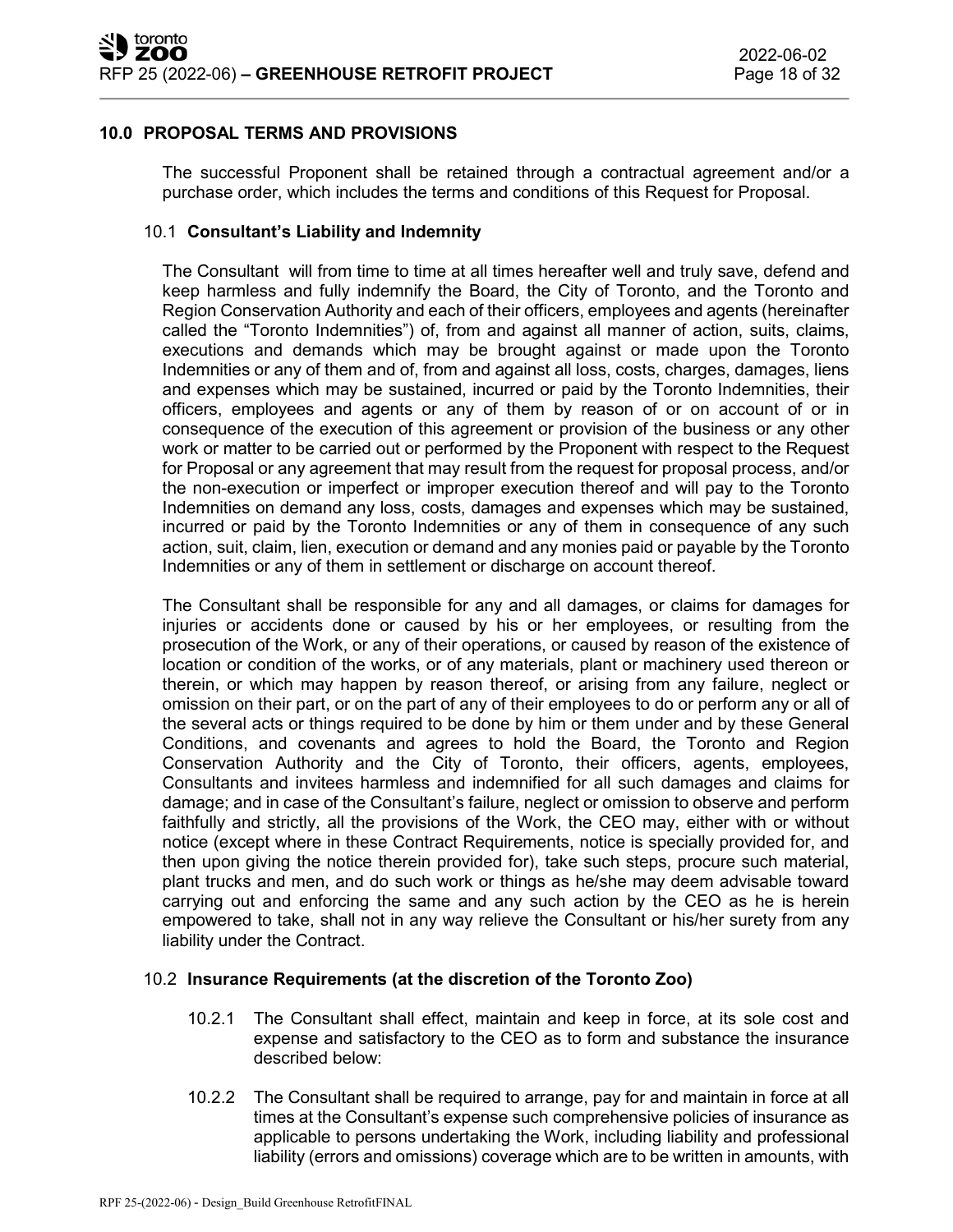deductible limits and terms that shall be subject to the approval of the Toronto Zoo at all times.

The Consultant shall provide certified copies of such insurance or a certificate(s) of insurance as determined by, and upon request of, the Toronto Zoo. Without limiting the generality of the foregoing, the comprehensive general liability policy coverage required under the Contract will be Two Million (\$2,000,000) Dollars minimum and the policy shall name the Toronto Zoo and the City of Toronto as insured as if a separate policy had been issued to each and shall include a cross/liability-severability of interest clause.

Standard automobile liability insurance for all owned vehicles with limits of not less than Two Million Dollars (\$2,000,000.00) per occurrence.

- 10.2.3 All policies of insurance required to be taken out by the Consultant shall be placed with insurers licensed to conduct business in the Province of Ontario and shall be subject to the approval of the CEO, acting reasonably.
- 10.2.4 The Consultant shall deliver to the Board evidence of the insurance required prior to the commencement of the agreement, in form and detail satisfactory to the CEO acting reasonably.
- 10.2.5 All insurance policies shall be endorsed to provide a minimum advance written notice of not less than thirty (30) days, in the event of cancellation, termination or reduction in coverage or limits, such notice to be made to the CEO.
- 10.2.6 The provisions of this section shall no way limit the requirements and obligations imposed on the Consultant elsewhere in the Contract, nor relieve the Consultant from compliance therewith and fulfillment thereof.
- 10.2.7 The parties agree that insurance policies may be subject to deductible amounts, which deductible amounts shall be borne by the Contract.

## 10.3 **Incurred costs**

The Proponent shall bear all costs and expenses with respect to the preparation and submission of its Proposal and the Proponent's participation in the proposal process (the "Proposal Costs"), including but not limited to: all information gathering processes, interviews, preparing responses to questions or requests for clarification from the Board and contract discussions and negotiations.

The Toronto Zoo shall not be responsible for or liable to pay any Proposal Costs of any Proponent regardless of the conduct or outcome of the Proposal Request, Purchase Order process, or Contract process.

10.4 The RFP does not constitute an offer or tender by the Toronto Zoo. Receipt of Proposals by the Toronto Zoo pursuant to this RFP or selection or notification confers no rights under any Proposal nor obligates the Toronto Zoo in any manner whatsoever.

## 10.5 **Liability of Errors**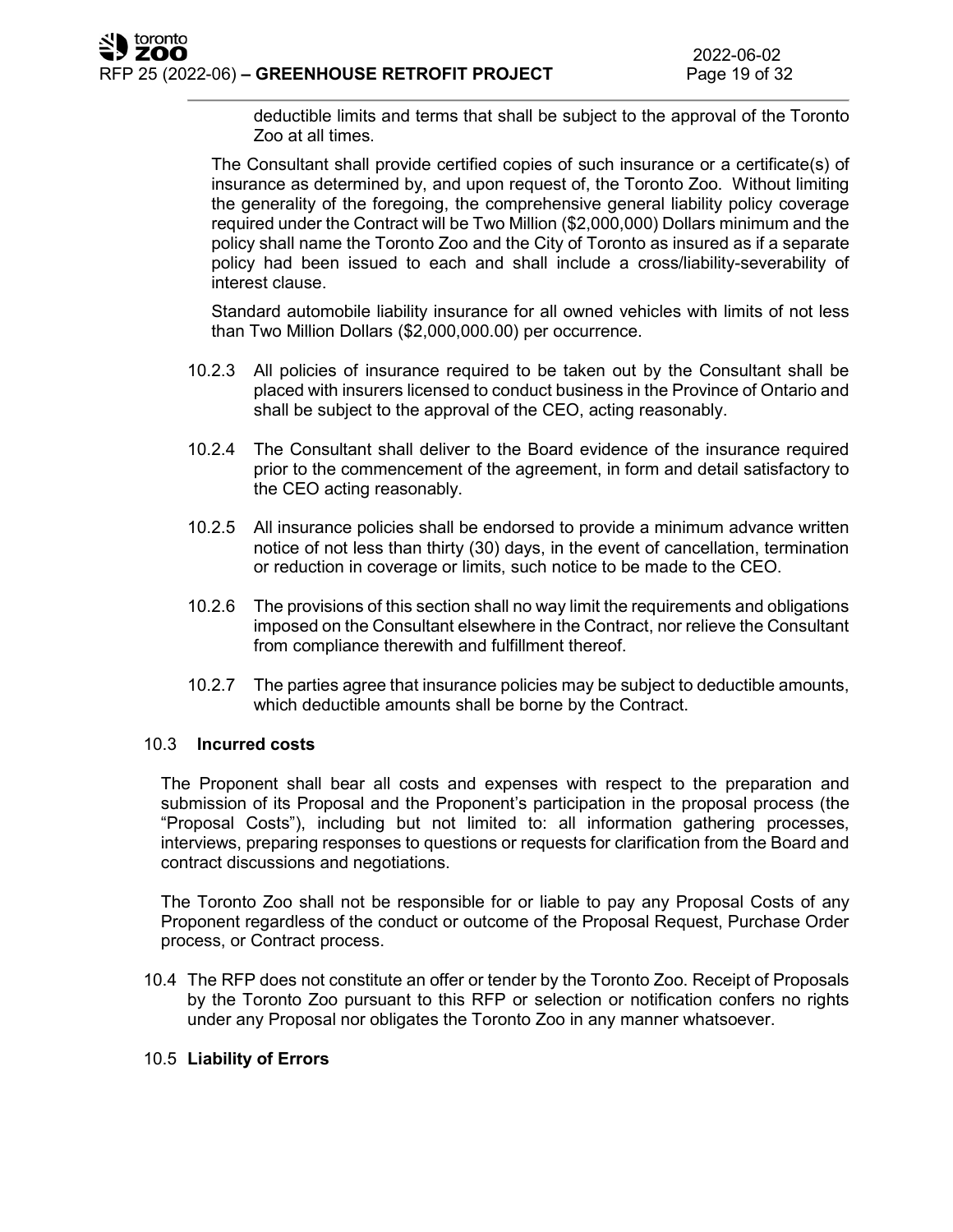While the Toronto Zoo has used considerable efforts to ensure an accurate representation of information in this Request for Proposal, the information contained in this Request for Proposal is supplied solely as a guideline for Proponents. The information is not guaranteed or warranted to be accurate by the Toronto Zoo, nor is it necessarily comprehensive or exhaustive. Nothing in this Request for Proposal is intended to relieve Proponents from forming their own opinions and conclusions with respect to the matters addressed in this Request for Proposal.

# 10.6 **Toronto Zoo Rights and Options Reserved:**

The Toronto Zoo reserves the right to award the contract to any proponent who will best serve the interest of the Toronto Zoo. The Toronto Zoo reserves the right, in its sole discretion, to exercise the following rights and options with respect to the proposal submission, evaluation and selection process under this RFP:

- (a) To reject any or all proposals.
- (b) To re-issue this RFP at any time prior to award of work.
- (c) To cancel this RFP with or without issuing another RFP.
- (d) To supplement, amend, substitute or otherwise modify this RFP at any time prior to the selection of one or more proponents for negotiation.
- (e) To accept or reject any or all of the items in any proposal and award the work in whole or in part.
- (f) To waive any informality, defect, non-responsiveness and/or deviation from this RFP and its requirements.
- (g) To permit or reject at the Toronto Zoo's sole discretion, amendments (including information inadvertently omitted), modifications, alterations and/or corrections of proposals by some or all of the proponents following proposal submission.
- (h) To request that some or all of the proponents modify proposals based upon the Toronto Zoo's review and evaluation.
- (i) To request additional or clarifying information or more detailed information from any Proponent at any time, before or after proposal submission, including information inadvertently omitted by the proponent.

## 10.7 **Cancellation**

Nothing herein shall be construed as giving the Proponent the right to perform the services contemplated under this agreement beyond the time when such services become unsatisfactory to the Toronto Zoo; and in the event that the Proponent shall be discharged before all the services contemplated hereunder have been completed or the services are for any reason terminated, stopped or discontinued because of the inability of the Proponent to serve under this agreement, the Proponent shall be paid only for the portion of the work which shall have been satisfactorily completed at the time of termination.

## 10.8 **Ownership and Confidentiality of Board-Provided Data**

All correspondence, documentation and information provided by the Toronto Zoo staff to any bidder or prospective Bidder in connection with, or arising out of this RFP, the services or acceptance of the RFP: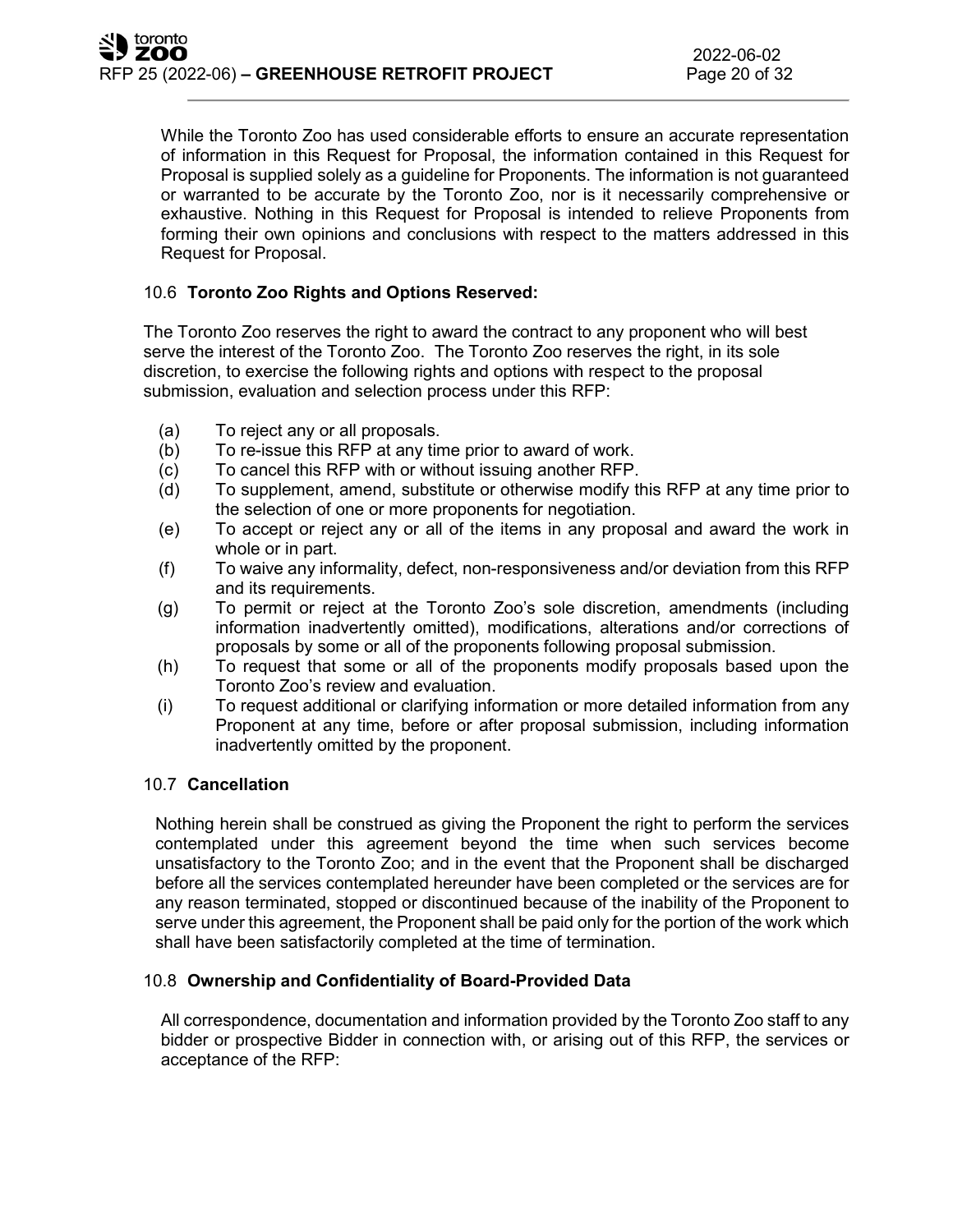- 9.1.1 is and shall remain the property of the Board;
- 9.1.2 must be treated by Proponents and Prospective Proponents as confidential;
- 9.1.3 must not be used for any purpose other than for replying to this RFP, and for fulfillment of any related subsequent agreement.

# 10.9 **Copyright:**

The final product and related materials from the work is to be for the exclusive use of the Toronto Zoo. The Toronto Zoo shall be the only and sole owner of the product and related materials for the sole and unfettered use by the Toronto Zoo. Upon payment of the said product and related materials by the Toronto Zoo, the successful bidder shall have no hold, proprietary claim, ownership, use of any kind, intellectual or otherwise nor shall there be any restrictions placed on the final product and related products by the successful bidder. By submitting a Proposal in this response to this RFP, the Bidder shall thereby acknowledges and agrees that the Toronto Zoo has exclusive ownership and sole and unfettered use of this final product and related products.

# 10.10**Ownership and Disclosure of Proposal Documentation**

The documentation composing any Proposal submitted in response to this RFP, along with all correspondence, documentation and information provided to the Toronto Zoo by any Bidder in connection with, or arising of this RFP, once received by the Toronto Zoo:

- 9.1.4 Shall become property of the Toronto Zoo and may be appended to purchase order issued to the successful Bidder;
- 9.1.5 Shall be come subject to the Municipal *Freedom of Information and Protection of Privacy Act ("MFIPPA") and may be released pursuant to that Act*

Because of *MFIPPA*, prospective Bidders are advised to identify in their Proposal material any scientific, technical, commercial, proprietary or similar confidential information, the disclosure of which could cause them injury.

Each Bidder's name shall be made public. Proposals will be made available to member of the Board on a confidential basis and may be released to members of the public pursuant to *MFIPPA.*

## 10.11**Conflict of Interest Statement**

In its Proposal, the Proponent must disclose to the Toronto Zoo any potential conflict of interest that might comprise the performance of the Work. If such a conflict of interest does exist, the Toronto Zoo may, at its discretion, refuse to consider the Proposal.

The Proponent must also disclose whether it is aware of any Toronto Zoo employee, member of board, agency or commission or employee thereof having a financial interest in the Proponent and the nature of that interest. If such an interest exists or arises during the evaluation process or the negotiation of the Agreement, the Toronto Zoo may, at its discretion, refuse to consider the Proposal or withhold the awarding of any agreement to the Proponent until the matter is resolved to the Toronto Zoo's sole satisfaction.

Proponents are cautioned that the acceptance of their Proposal may preclude them from participating as a Proponent in subsequent projects where a conflict of interest may arise. The Consultant(s) for this project may participate in subsequent/other Toronto Zoo projects provided the Consultant(s) has (have) satisfied pre-qualification requirement of the Toronto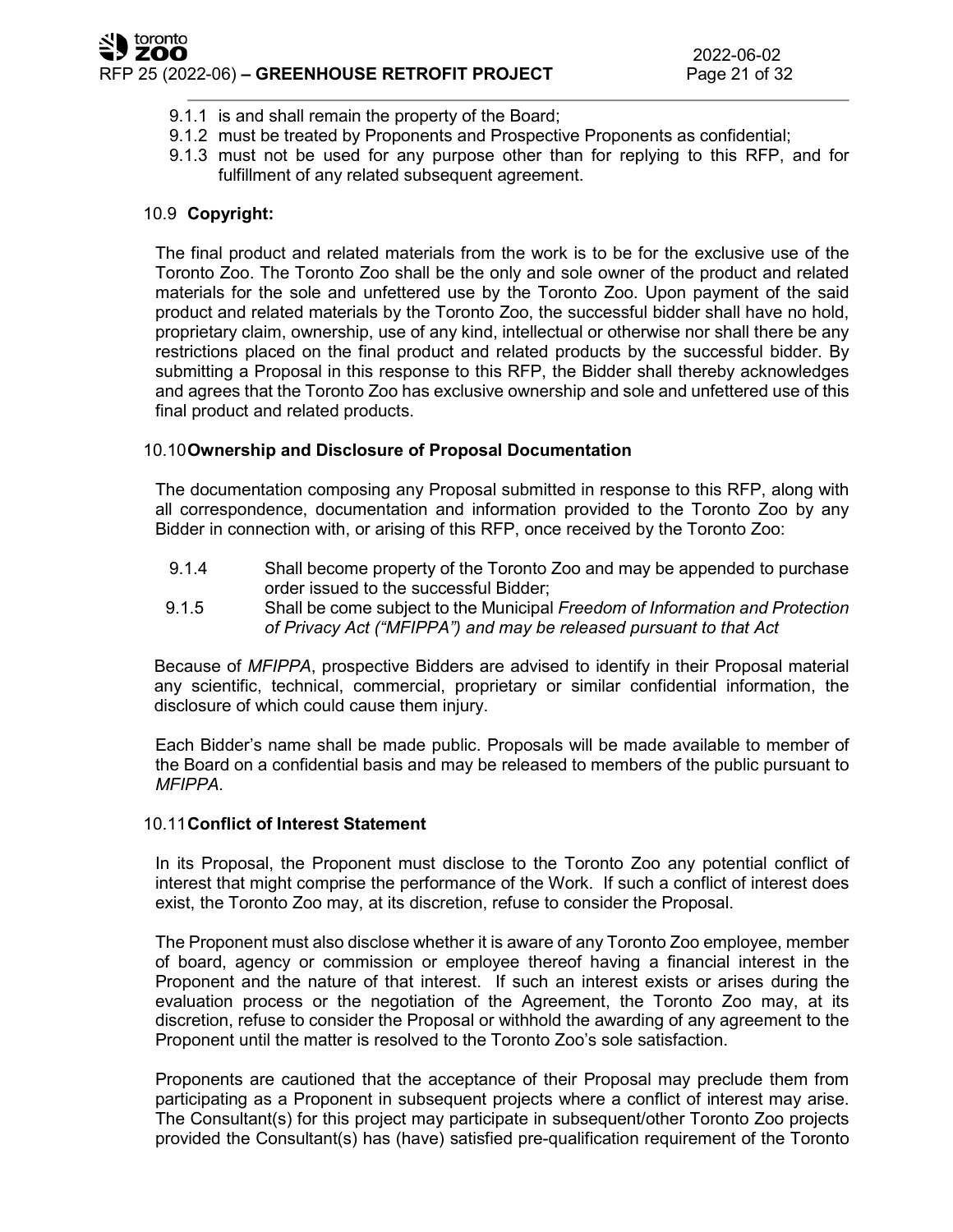Zoo, if any and in the opinion of the Toronto Zoo, no conflict of interest would adversely affect the performance and successful completion of an Agreement by the Consultant(s).

If, during the Proposal evaluation process or the negotiation of the Agreement, the Proponent is retained by another client giving rise to potential conflict of interest, then the Proponent will so inform the Toronto Zoo. If the Toronto Zoo requests, then the Proponent will refuse the new assignment or will take steps as are necessary to remove the conflict of interest concerned.

# 10.12**No Collusion**

A proponent shall not discuss or communicate, directly or indirectly, with any other Proponent or their agent or representative about the preparation of the Proposals, each proponent shall attest by virtue of signing the Proposal Submission Form that its participation in the RFP process is conducted without any collusion or fraud. If the Toronto Zoo discovers there has been a breach of this requirement at any time, the Toronto Zoo reserves the right to disqualify the Proposal or terminate any ensuing Agreement.

## 10.13**Governing Law**

This RFP and any quotation submitted in response to it and the process contemplated by this RFP including any ensuing Agreement shall be governed by the laws of the Province of Ontario. Any dispute arising out of this RFP or this RFP process will be determined by a court of competent ju**r**isdiction in the Province of Ontario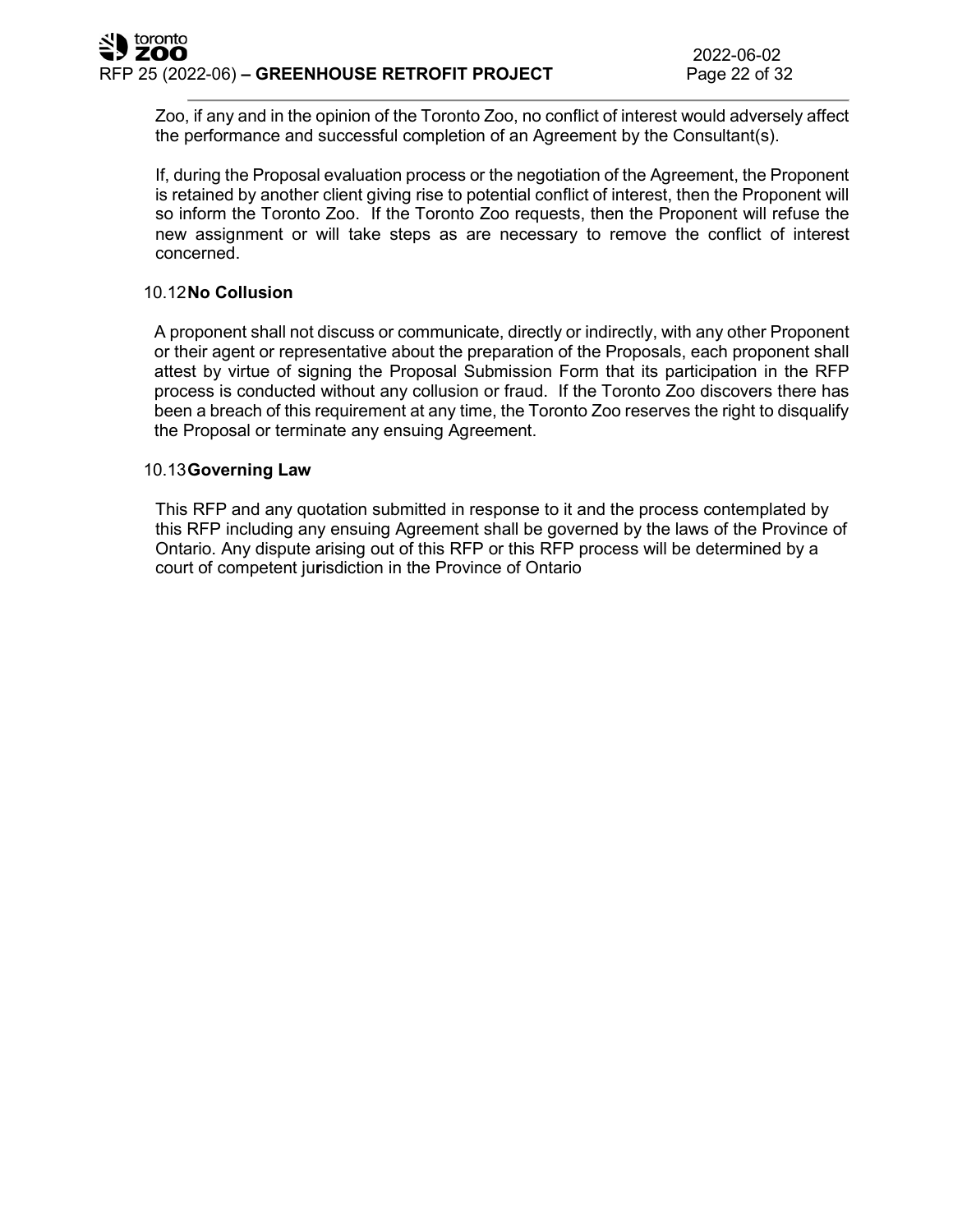# **11.0 PROPOSAL FORM**

The undersigned Proponent **having the authority to bind the Company** and having reviewed and fully understood the RFP and all terms and requirements of the RFP and all terms and conditions of the RFP and information provided, hereby submits the attached Proposal and supporting materials ("the Proposal") in accordance.

I/We, hereby, have received, allowed for and included as part of our submission all issued Addendum numbered in the set of the set of the set of the set of the set of the set of the set of the set of the set of the set of the set of the set of the set of the set of the set of the set of the set of the set of the set of t

The Board of Management of the Toronto Zoo reserves the right to reject any or all Proposals or to accept any Proposal, should it deem such action to be in its interests.

By submitting a Proposal the Proponent agrees to all of the terms and conditions of this Request for Proposal.

By signing and submitting this proposal, you are agreeing to the release of your proposal information, as deemed necessary by the Board, in order to conduct business associated with this proposal or project.

| <b>COMPANY INFORMATION</b> |           |
|----------------------------|-----------|
| Company Name:              |           |
| Name of authorized         |           |
| <b>Signing Officer</b>     | Title:    |
| Signature:                 | Date:     |
| <b>Contact Name:</b>       | Title:    |
| Address:                   |           |
| Telephone #:               | Fax #:    |
| Email:                     | Web Site: |
| HST#:                      |           |

| <b>DISCOUNT</b>                                                                                 | <b>Discount</b> | <b>Davs</b> |
|-------------------------------------------------------------------------------------------------|-----------------|-------------|
| Discount allowed for prompt payment and period within which<br>invoice must be paid to qualify. | %               |             |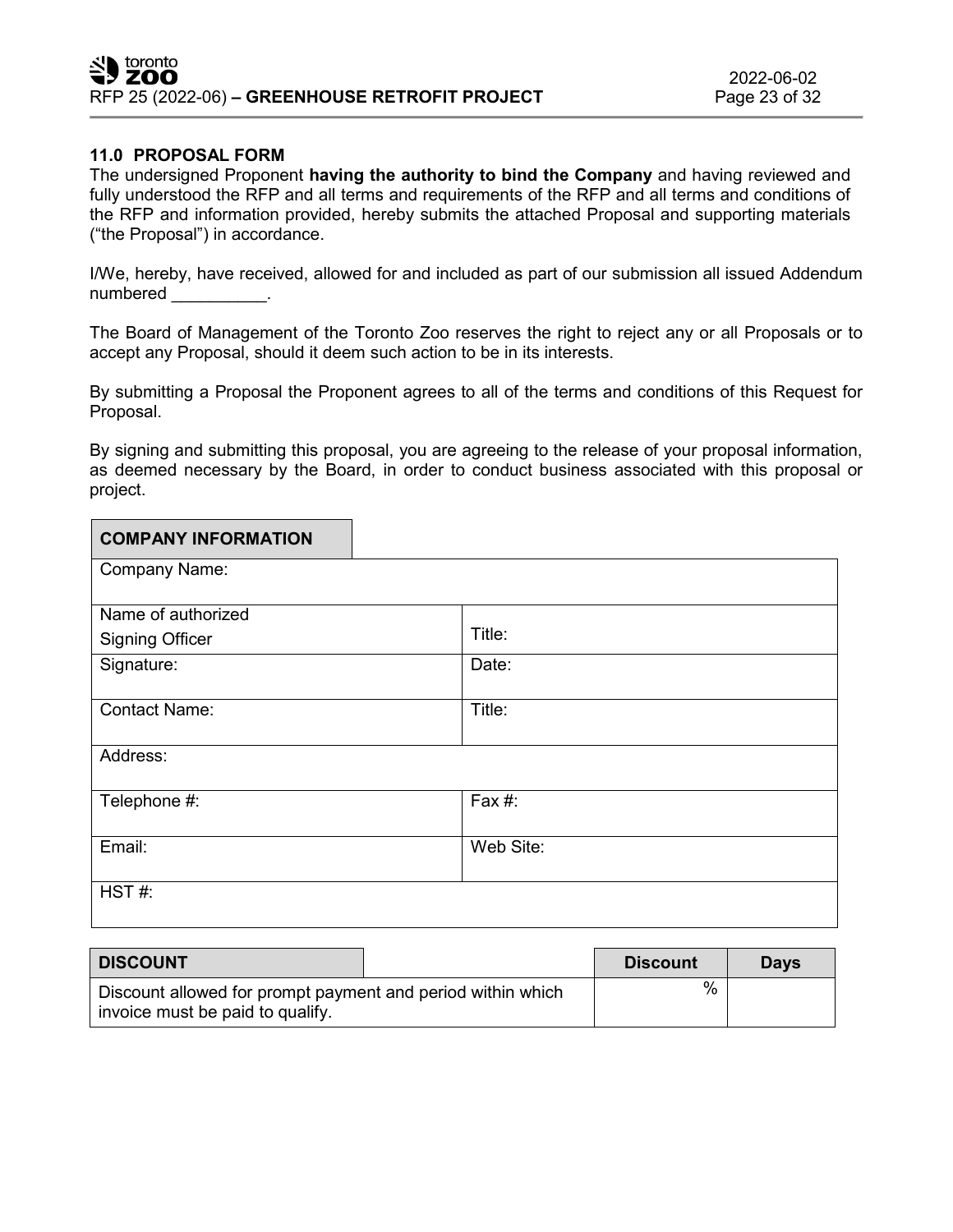## **NOTICE OF NO BID**

### **INSTRUCTIONS:**

 $\overline{1}$ 

It is important to the Toronto Zoo to receive a reply from all invited bidders. If you are unable, or do not wish to submit a bid, please complete the following portions of this form. State your reason for not bidding by checking the applicable box(es) or by explaining briefly in the space provided. It is not necessary to return any other Request for Proposal/Quotation/Tender documents or forms Please completed this form and submit by email to [purchasing@torontozoo.ca](mailto:purchasing@torontozoo.ca) or by fax or (**416) 392-6711** prior to the official closing date.

| A Proposal/Quotation/Tender is not submitted for the following reason(s): |                                                                      |
|---------------------------------------------------------------------------|----------------------------------------------------------------------|
| Project/quantity too large.                                               | Project/quantity too small.<br>٠                                     |
| We do not offer services or<br>commodities to these requirements          | Cannot meet delivery or completion<br>requirement                    |
| We do not offer this service or<br>commodity.                             | Agreements with other company do not<br>permit us to sell directly.  |
| Cannot handle due to present<br>commitments.                              | Licensing restrictions                                               |
| Unable to bid competitively.                                              | We do not wish to bid on this service or<br>commodity in the future. |
| Insufficient information to prepare<br>quote/proposal/tender              | Specifications are not sufficiently defined                          |
| We are unable to meet bonding or<br>insurance requirements.               |                                                                      |

Other reasons or additional comments (please explain):

| Company Name:           |  |
|-------------------------|--|
| <b>Address</b>          |  |
| <b>Contact Person:</b>  |  |
| Signature of<br>Company |  |
| Representative:         |  |
| Date:                   |  |
| Phone Number:           |  |
| Email address           |  |
| Fax Number:             |  |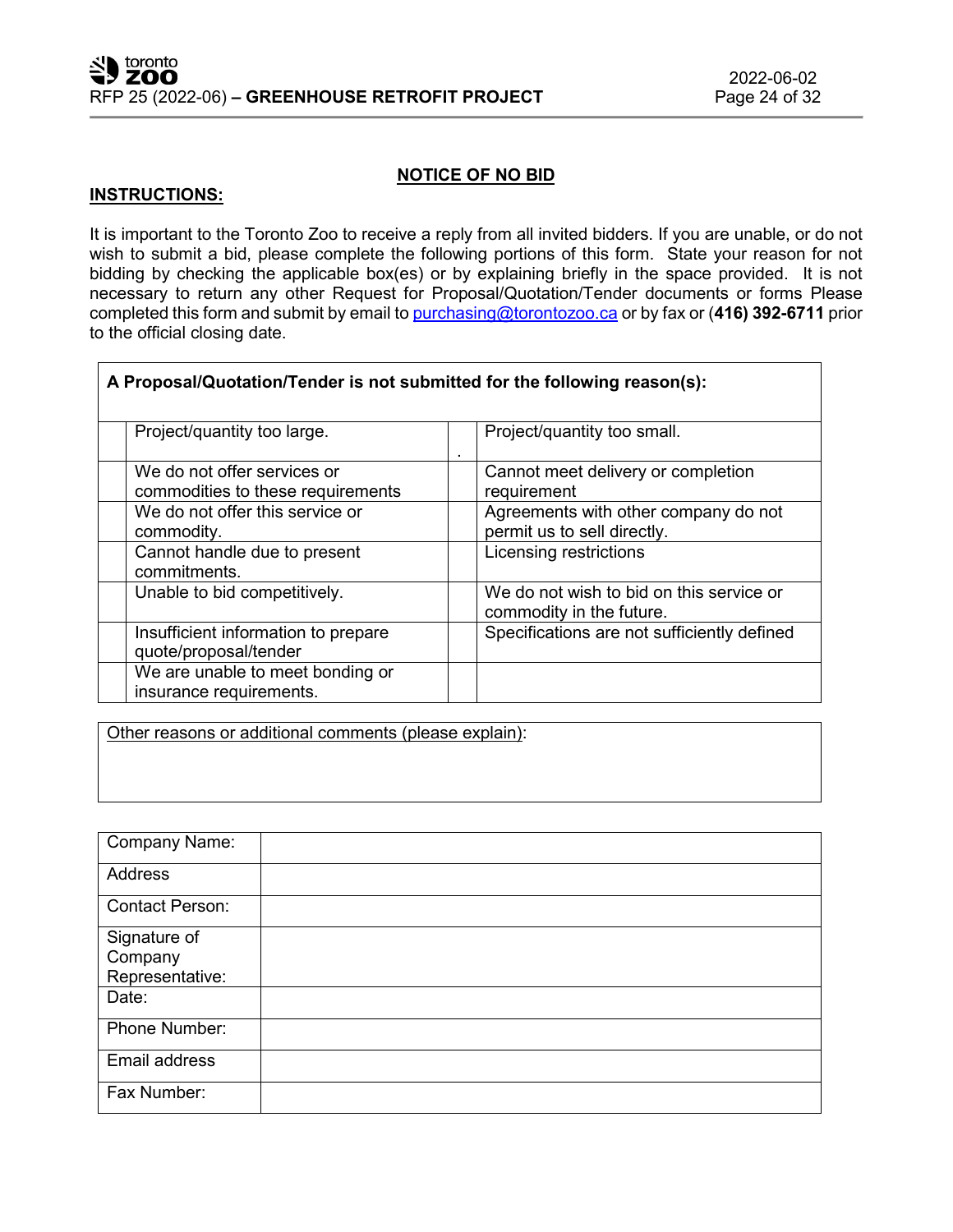# **SUBMISSION LABEL (N/A)**

**INTENTIONALLY BLANK**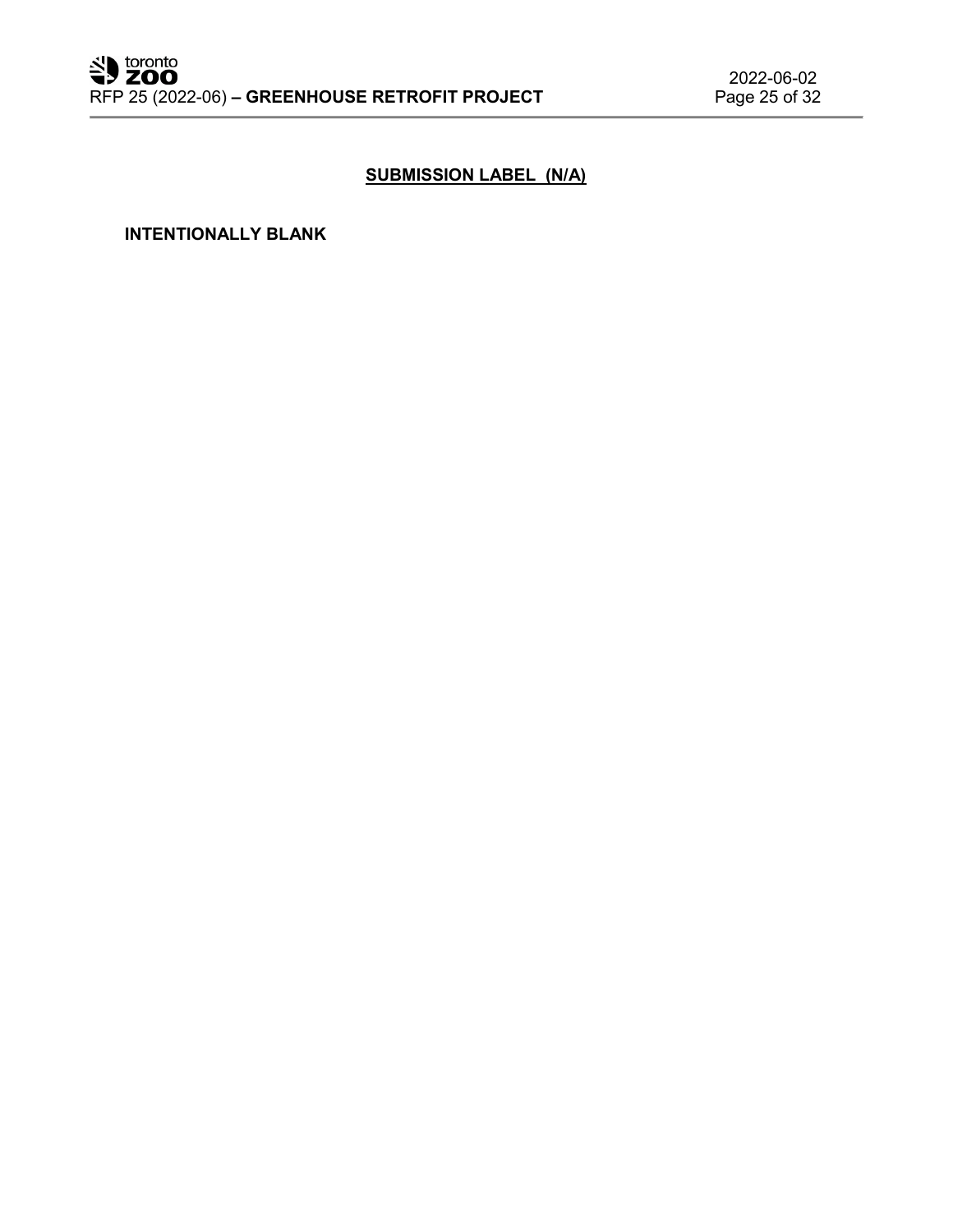2022-06-02<br>Page 26 of 32

## **APPENDIX A – SCHEDULE OF PRICES**

Hourly rates are inclusive of the cost of services, mileage and equipment required to complete the work, including but not limited to applicable taxes, overhead, profit and all other associated bidder expenses, excluding HST.

The quantities provided are estimates only and the Toronto Zoo does NOT guarantee any volume. The Toronto Zoo reserves the right , at its sole discretion, to procure either more or less.

#### **Schedule of Prices**

|    | <b>Item No. Description</b>                                                                                    | Qty UOM     | <b>Lump Price *</b> | <b>Extended Price</b> |  |
|----|----------------------------------------------------------------------------------------------------------------|-------------|---------------------|-----------------------|--|
| 1. | Description of services as outlined in Section 4.1 -<br>General Project Administration within this RFP         | Upset Limit |                     |                       |  |
| 2. | Description of services as outlined in Section 4.2 - Project  1<br>Orientation and Initiation within this RFP  | Upset Limit |                     |                       |  |
| 3. | Description of services as outlined in Section 4.3 -<br>Conceptual Design within this RFP                      | Upset Limit |                     |                       |  |
| 4. | Description of services as outlined in Section 4.4 -<br>Detailed Design & Specifications                       | Upset Limit |                     |                       |  |
| 5. | Description of services as outlined in Section 4.7 -<br>Construction Services within this RFP                  | Upset Limit |                     |                       |  |
| 6. | Description of services as outlined in Section 4.8 – Project  1<br>Close-out and Commissioning within this RFP | Upset Limit |                     |                       |  |
| 7. | <b>IDisbursements</b>                                                                                          | Upset Limit |                     |                       |  |
|    |                                                                                                                |             | Subtotal:           |                       |  |

#### **Supplementary Item Price Schedule**

The following are prices for additional Work that may be required as part of the Contract. Such Work and amounts are NOT to be carried forward and therefore are not included in the Total Bid Amount. If used in this Contract as directed by the Contract Administrator, any items included in this Supplementary Unit Price Schedule shall be paid on an as required basis and shall be paid under a change work order.

The Consultant agrees that they are not entitled to any payment under any of these items except for additional Work carried out by the Consultant in accordance with the Contract and as directed by the Contract Administrator.

|  |  | Item No. Description of item | <b>UOM</b> | <b>UNIT PRICE *</b> |
|--|--|------------------------------|------------|---------------------|
|--|--|------------------------------|------------|---------------------|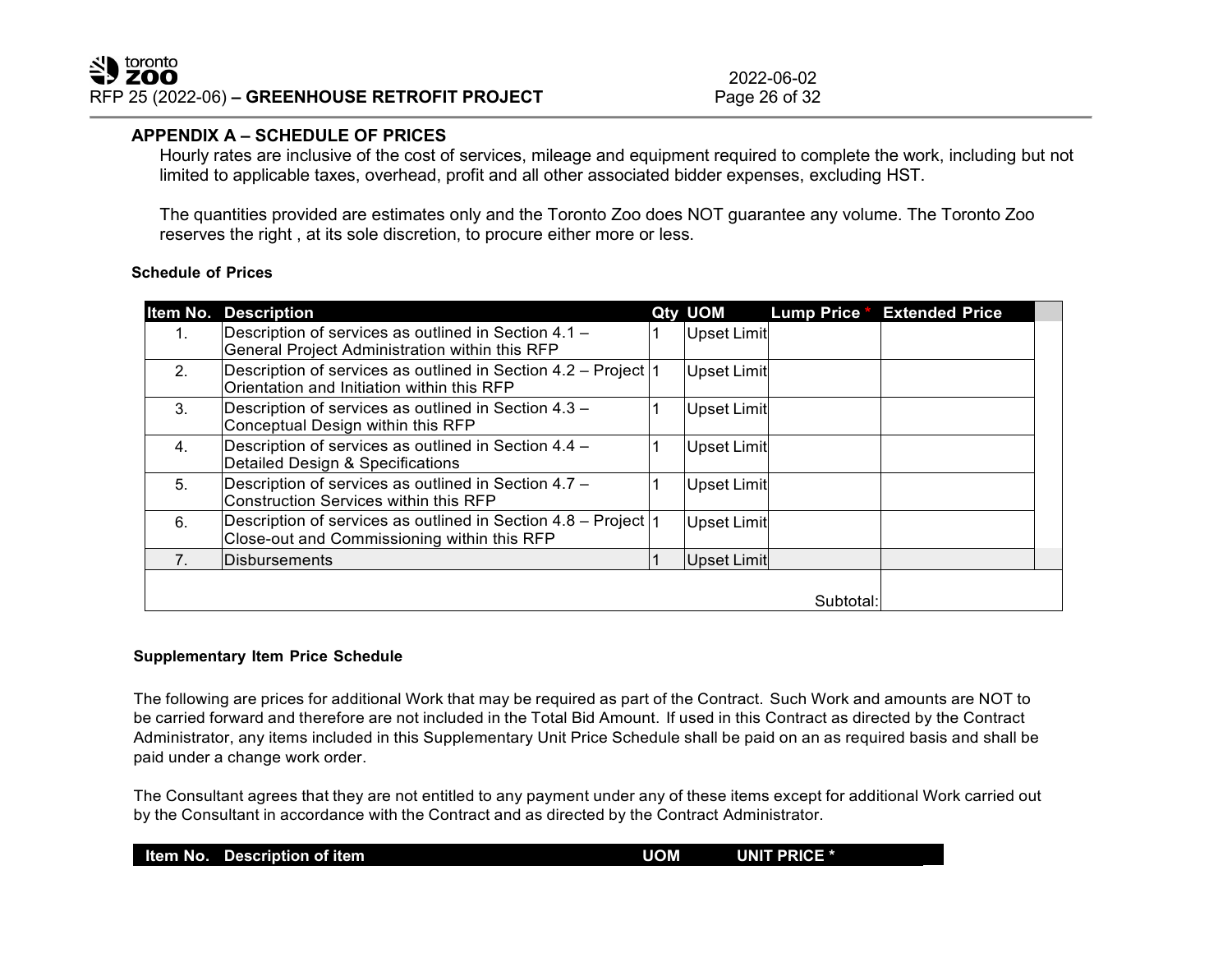# Superiorphic RFP 25 (2022-06) **– GREENHOUSE RETROFIT PROJECT**

2022-06-02<br>Page 27 of 32

| Project Manager          | <b>HOUR</b> |  |
|--------------------------|-------------|--|
| Project Lead             | <b>HOUR</b> |  |
| <b>Clerical Services</b> | <b>HOUR</b> |  |
| Other- Specify           | <b>HOUR</b> |  |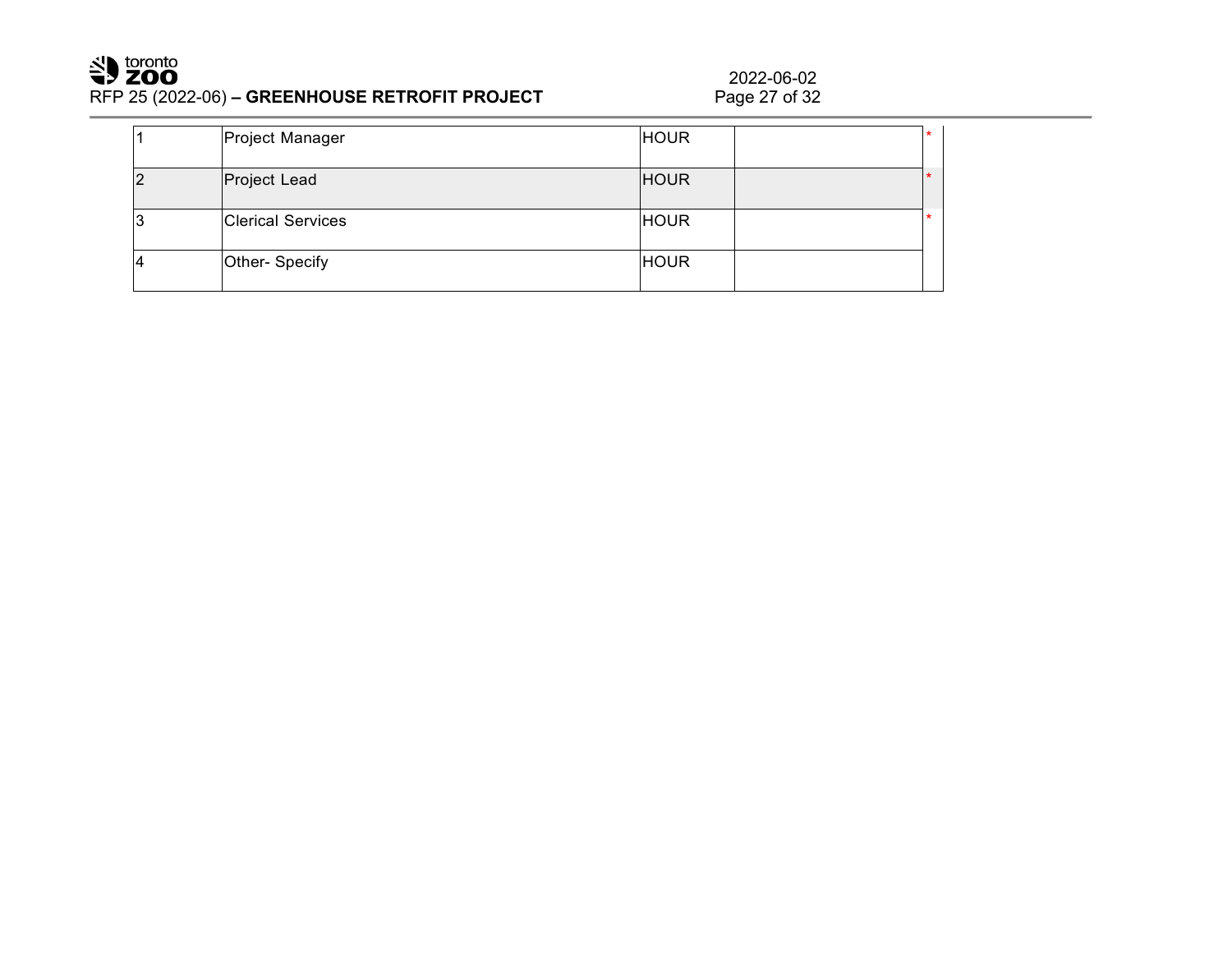# **APPENDIX B – LIST OF SUB-CONTRACTOR**

The Bidder proposes to sublet the following portions of the Work to the persons firms or corporations indicated. List only one Subcontractor name for each Type of Work category The Bidder is responsible for all pricing with all subcontractors.

The Bidder submits that in proposing the under mentioned subcontractors, the Bidder has consulted each and have ascertained to our completed satisfaction that those names are fully acquainted with the extent and nature of the work and that they will execute their work with the requirements of the contract documents. The employment of Subcontractors other than those listed below will not be permitted without prior authorization from theToronto Zoo.

The use of "TBD" (To Be Determined) or "TBA" (To Be Announced) or similar wording is not acceptable and may result in the rejection of your Bid.

☐ By clicking here I confirm that there are no Subcontractor(s) and the Bidder shall perform the project with their "**OWN FORCES**".

| <b>Description</b>         | <b>Subcontractor #1</b> | <b>Subcontractor #2</b> | <b>Subcontractor #3</b> | <b>Subcontractor #4</b> | <b>Subcontractor #5</b> |
|----------------------------|-------------------------|-------------------------|-------------------------|-------------------------|-------------------------|
| Name of<br>Subcontractor   |                         |                         |                         |                         |                         |
| Discipline/Type of<br>Work |                         |                         |                         |                         |                         |
| Contact Person<br>Name     |                         |                         |                         |                         |                         |
| Contact Person<br>Number   |                         |                         |                         |                         |                         |
| Contact Person<br>lemail   |                         |                         |                         |                         |                         |

| <b>Name of Bidder:</b> |  |
|------------------------|--|
|                        |  |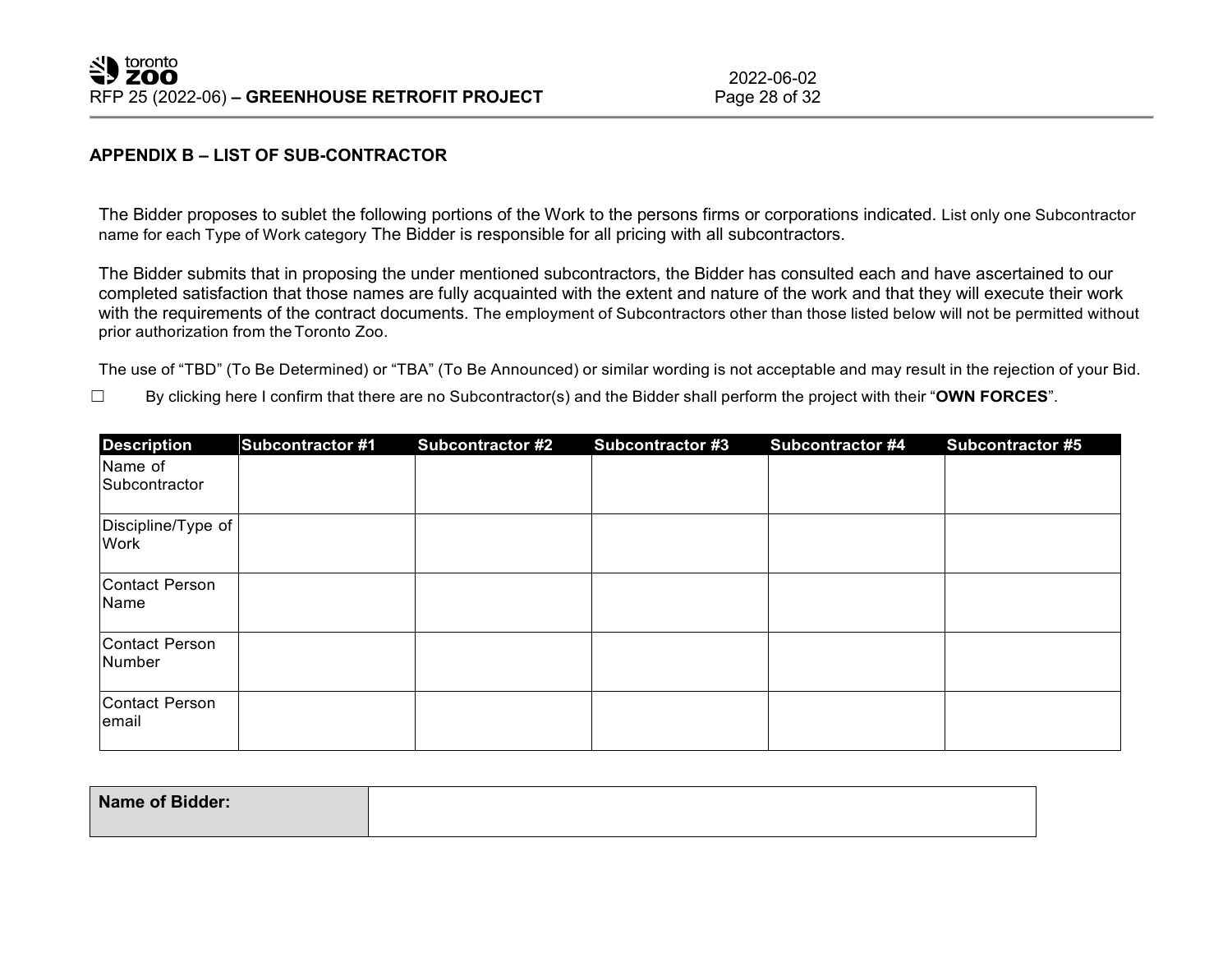#### **APPENDIX C - REFERENCES**

Bidders are required to provide at least three references listing Contracts similar to the project described in the Bid

Document and undertaken and/or completed within the past five (5) years. The Toronto Zoo reserves the right to check additional references and sources to those supplied by the Bidder.

#### **Company Profile**

| Category             | <b>Description</b>                                                                               | Specify * |
|----------------------|--------------------------------------------------------------------------------------------------|-----------|
| Legal Structure      | Year Company Established                                                                         |           |
| Legal Structure      | Joint Venture Corporation<br>Partnership Registered Sole<br>Proprietor or Other                  |           |
| <b>Key Personnel</b> | Names and Titles of Officers<br>Partners Principal                                               |           |
| <b>Key Personnel</b> | Name and title of key project<br>personnel (e.g. Project Manager<br>Superintendent Foreman etc.) |           |

#### **References**

| <b>Project Reference One:</b> |                |
|-------------------------------|----------------|
| Client / Company Name:        |                |
| Representative for the        | Phone No.      |
| Client:                       | Email Address: |
| Location of Work:             |                |
| Nature / Scope of Work:       |                |
| <b>Contract Dollar Value:</b> |                |

| Date and Length of Contract:            |  |
|-----------------------------------------|--|
| Provide the names of<br>Assigned Staff: |  |

| <b>Project Reference Two:</b> |                |  |
|-------------------------------|----------------|--|
| Client / Company Name:        |                |  |
| Representative for the        | Phone No.      |  |
| Client:                       | Email Address: |  |
| Location of Work:             |                |  |
| Nature / Scope of Work:       |                |  |
| <b>Contract Dollar Value:</b> |                |  |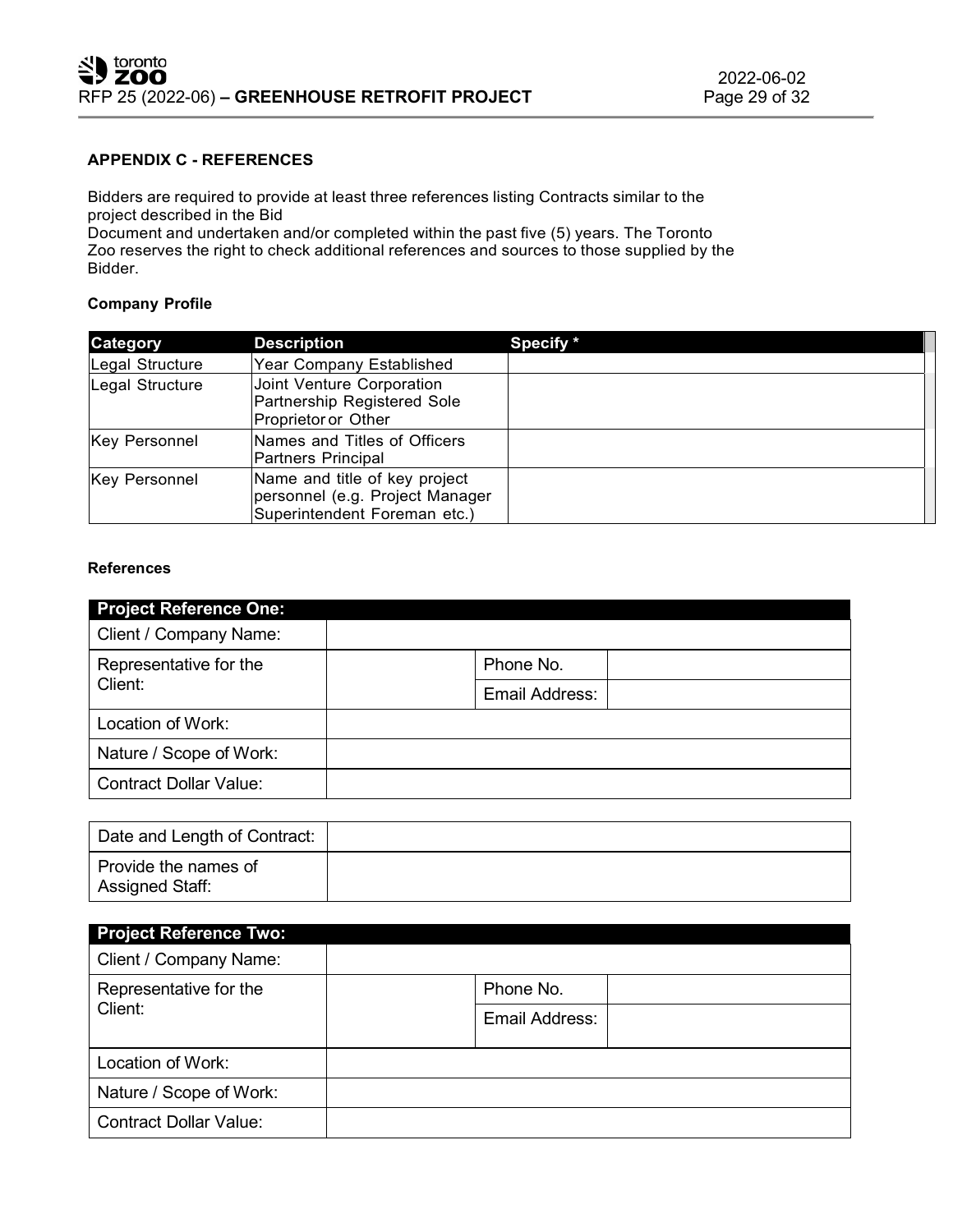# SU toronto RFP 25 (2022-06) - GREENHOUSE RETROFIT PROJECT

| Date and Length of Contract:            |  |
|-----------------------------------------|--|
| Provide the names of<br>Assigned Staff: |  |

| <b>Project Reference Three:</b>         |                |  |
|-----------------------------------------|----------------|--|
| Client / Company Name:                  |                |  |
| Representative for the                  | Phone No.      |  |
| Client:                                 | Email Address: |  |
| Location of Work:                       |                |  |
| Nature / Scope of Work:                 |                |  |
| <b>Contract Dollar Value:</b>           |                |  |
| Date and Length of Contract:            |                |  |
| Provide the names of<br>Assigned Staff: |                |  |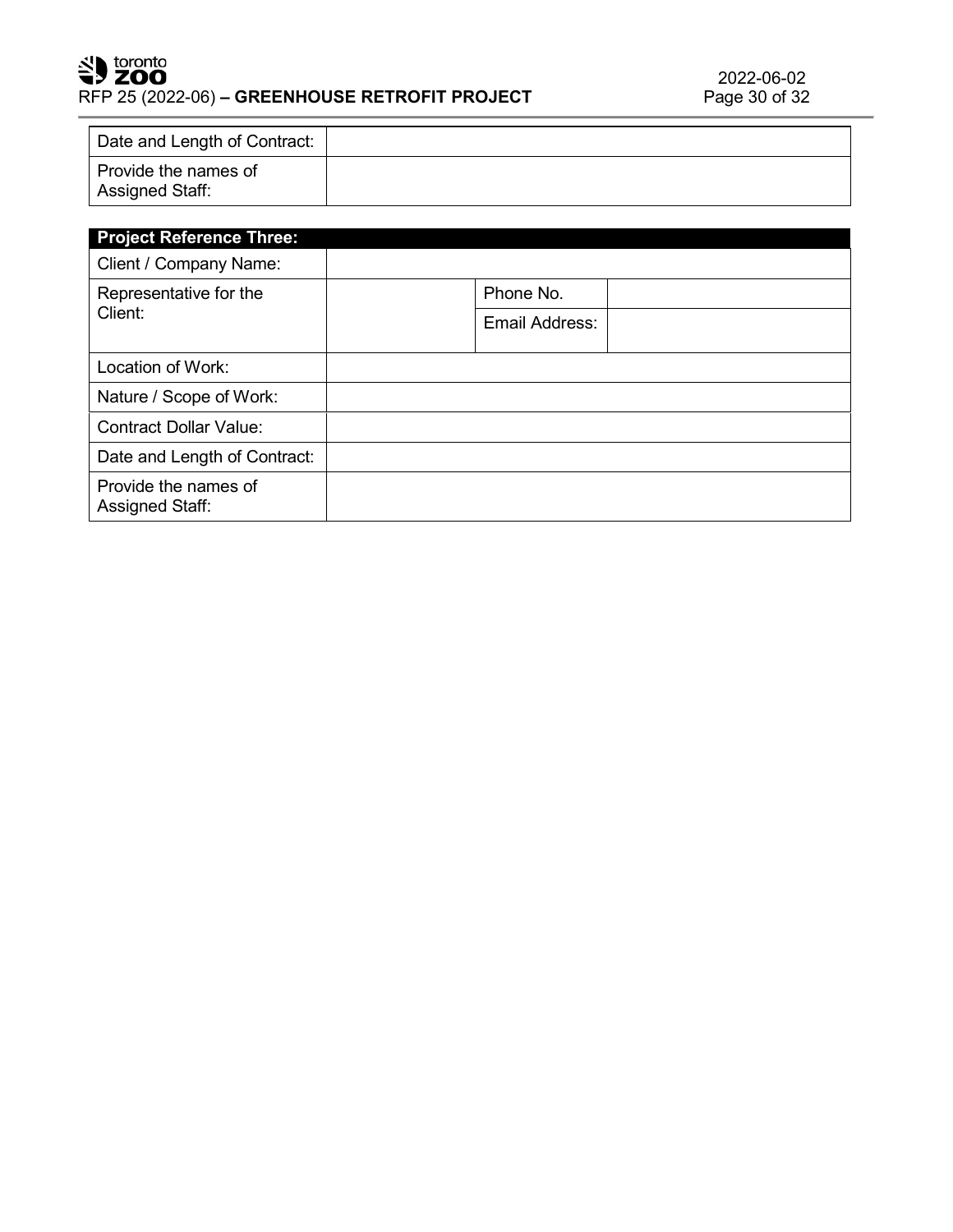# **APPENDIX D – ACCESSIBILITY FOR ONTARIANS WITH DISABILITIES ACT (AODA)**

The Toronto Zoo supports the goals of the Accessibility for Ontarians with Disabilities Act (AODA), 2005 and is committed to providing equal treatment and equitable benefits of Toronto Zoo services, programs and facilities in a manner that respects the dignity and independence of people with disabilities.

Accessibility for Ontarians with Disabilities Act (AODA) Requirements: "Pursuant to Section 6 of Ontario Regulation 429/07 ("Regulation"), Accessibility Standards for Customer Service made under the Accessibility for Ontarians with Disabilities Act, 2005, the contractor, i.e. successful bidder/proponent, shall ensure that all of its employees, agents, volunteers, or others for whom it is at law responsible, receive training about the provision of the goods and services contemplated herein to persons with disabilities. Such training shall be provided in accordance with Section 6 of the Regulation and shall include, without limitation, a review of the purposes of the Act and the requirements of the Regulation, as well as instruction regarding all matters set out in Section 6 of the Regulation. This training will take approximately twenty minutes and is available on-line at <http://www.mcss.gov.on.ca/mcss/serve-ability/splash.html>

The contractor, i.e. successful bidder/ proponent where requested by the Toronto Zoo shall provide written proof that all employees, agents, volunteers, or others for whom it is at law responsible have been trained as required under the act as well as any documentation regarding training policies, practices and procedures."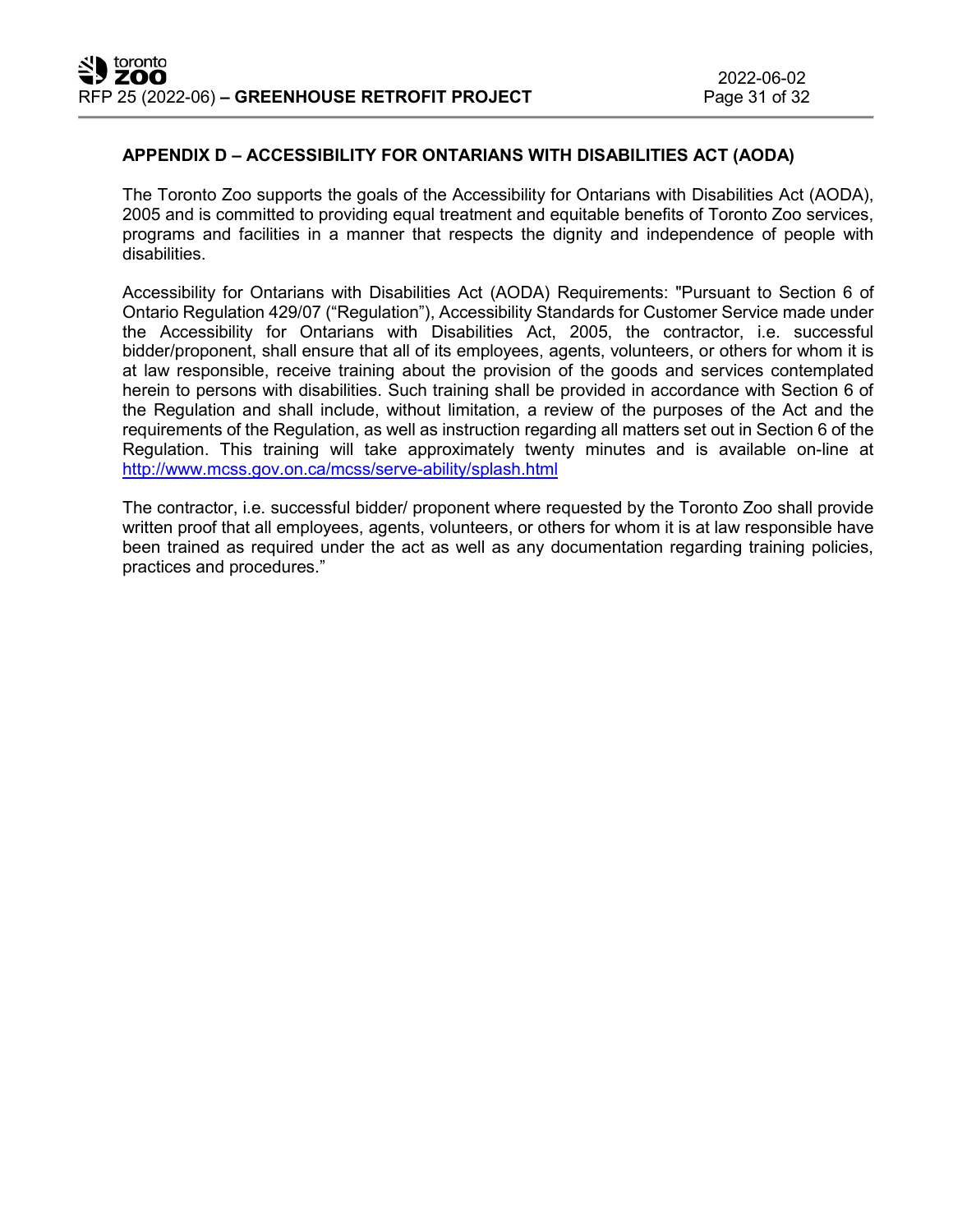## **APPENDIX E -** COVID-19 Proof of Vaccination Requirements

All business visitors, contractors, sub-contractors, service providers, consultants, deliverers and vendors, any of whom may require access to our Zoo property, must be fully vaccinated with a COVID-19 vaccine. This requirement shall be in addition to any other division-specific policies regarding COVID-19 vaccination or under regulations, legislation or guidelines applicable to them.

I acknowledge and confirm that I shall comply with the above direction, including providing proofof vaccine status as required by the Toronto Zoo.

Name: **I have authority to bind the Business Partner**

Title: